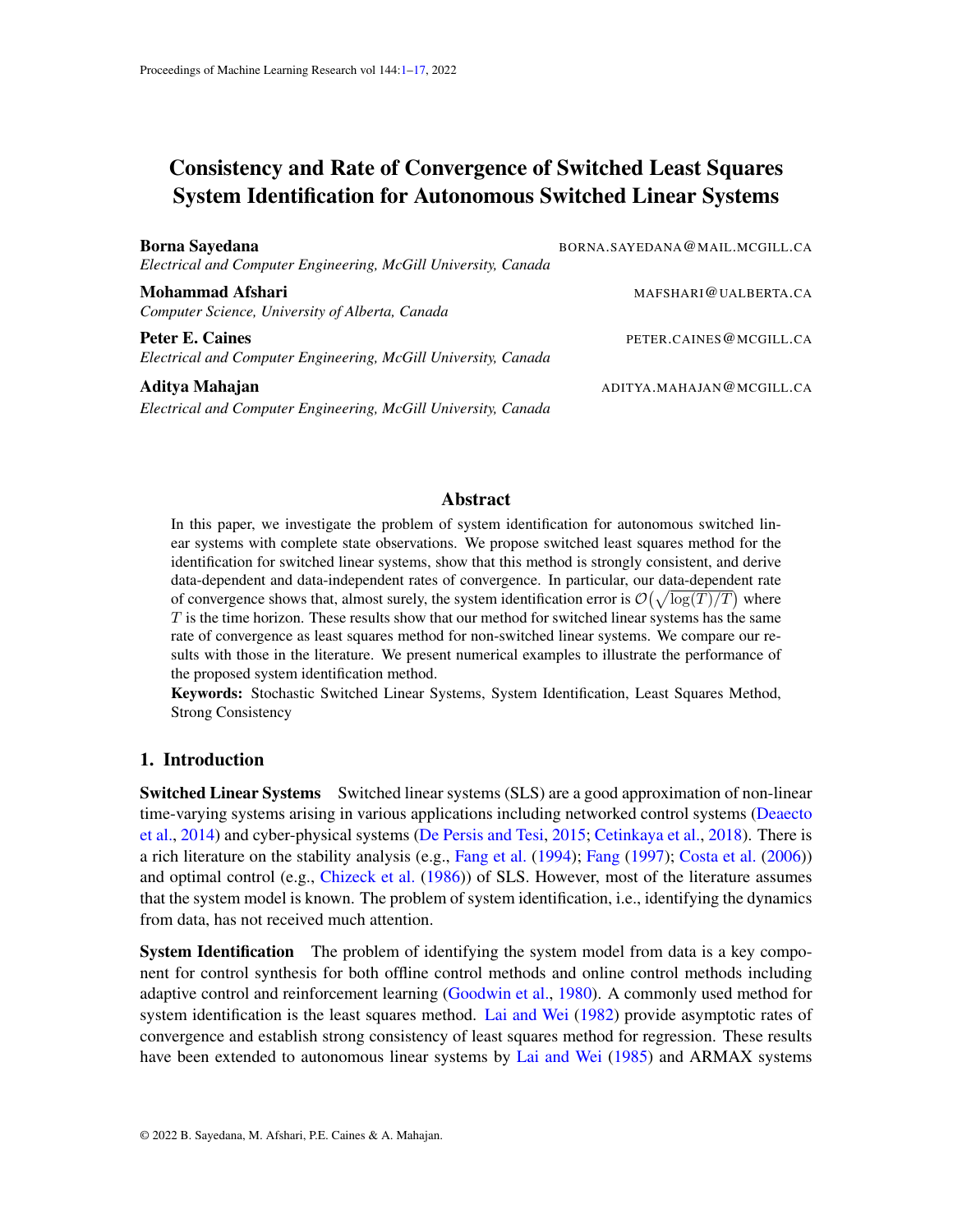in [Chen and Guo](#page-10-8) [\(1986,](#page-10-8) [1987\)](#page-10-9); [Lai and Wei](#page-11-1) [\(1986\)](#page-11-1). See Chapter 6 of [Caines](#page-9-1) [\(2018\)](#page-9-1) for a unified overview.

These classical results provide asymptotic convergence guarantees. In recent years, there has been a significant interest in the machine learning community to establish finite-time convergence guarantees for system identification under a variety of assumptions [\(Faradonbeh et al.,](#page-10-10) [2020b,](#page-10-10) [2018;](#page-10-11) Abbasi-Yadkori and Szepesvári, [2011;](#page-9-2) [Faradonbeh et al.,](#page-10-12) [2020a;](#page-10-12) [Simchowitz et al.,](#page-11-2) [2018;](#page-11-2) [Oymak](#page-11-3) [and Ozay,](#page-11-3) [2019;](#page-11-3) [Zheng et al.,](#page-11-4) [2021;](#page-11-4) [Lale et al.,](#page-11-5) [2020\)](#page-11-5).

**System Identification for Switched Linear Systems** System identification of SLS has received less attention in the literature. There is some work on designing asymptotically stable controllers for unknown SLS [\(Caines and Chen,](#page-9-3) [1985;](#page-9-3) [Caines and Zhang,](#page-9-4) [1995;](#page-9-4) [Xue and Guo,](#page-11-6) [2001\)](#page-11-6) but these papers do not established rates of convergence for system identification. The problem of identification of SLSs using set membership identification has been investigated in [Ozay et al.](#page-11-7) [\(2015\)](#page-11-7); [Hespanhol](#page-10-13) [and Aswani](#page-10-13) [\(2020\)](#page-10-13). There are few recent results which establish high probability rates of converge for different models of SLS for subspace methods [\(Sarkar et al.,](#page-11-8) [2019\)](#page-11-8) and least-square methods [\(Sattar et al.,](#page-11-9) [2021\)](#page-11-9). We provide a detailed comparison with these papers in Sec. [5.](#page-7-0)

Contribution We investigate the problem of identifying an unknown (autonomous) SLS with i.i.d. switching. We propose a *switched* least squares method for system identification and provide data-dependent and data-independent rates of convergence for this method. Using these bounds, we establish *strong* consistency of the switched least squares method and establish a  $\mathcal{O}(\sqrt{\log(T)/T})$ rate of convergence, which matches with the rate of convergence of non-switched linear systems established in [Lai and Wei](#page-11-0) [\(1985\)](#page-11-0). In contrast to the existing high-probability convergence guarantees in the literature, Our results show that the estimation error converges to zero *almost surely*. To the best of our knowledge, this is the first result in the literature which establishes strong consistency and almost sure rates of convergence for SLS.

**Organization** The rest of the paper is organized as follows. In Sec [2,](#page-2-0) we state the system model, assumptions, and the main results. In Sec. [3,](#page-4-0) we sketch the proof of results. We present an illustrative example in Sec. [4](#page-7-1) and compare our assumptions and results with the existing literature in Sec. [5.](#page-7-0) Finally, we conclude in Sec. [6.](#page-9-5)

**Notation** Given a matrix A,  $A(i, j)$  denotes its  $(i, j)$ -th element,  $\lambda_{\text{max}}(A)$  and  $\lambda_{\text{min}}(A)$  denote the largest and smallest magnitudes of right eigenvalues,  $\sigma_{\text{max}}(A) = \sqrt{\lambda_{\text{max}}(A^{\dagger}A)}$  denotes the spectral norm. For a square matrix Q, tr(Q) denotes the trace. When Q is symmetric,  $Q \succeq 0$  and  $Q \succ 0$  denotes that  $Q$  is positive semi-definite and positive definite, respectively. For two square matrices,  $Q_1$  and  $Q_2$  of the same dimension,  $Q_1 \succeq Q_2$  means  $Q_1 - Q_2 \succeq 0$ .

Given a sequence of positive numbers  $\{a_t\}_{t\geq0}$ ,  $a_T = \mathcal{O}(T)$  denotes  $\limsup_{T\to\infty} a_T/T < \infty$ , and  $a_T = o(T)$  denotes  $\limsup_{T\to\infty} a_T/T = 0$ . Given a sequence of vectors  $\{x_t\}_{t\in\mathcal{T}}$ , vec $(x_t)_{t\in\mathcal{T}}$ denotes the vector formed by vertically stacking  $\{x_t\}_{t\in\mathcal{T}}$ . Given a sequence of random variables  ${x_t}_{t\geq0}$ ,  $x_{0:t}$  is a short hand for  $(x_0, \dots, x_t)$  and  $\sigma(x_{0:t})$  denotes the sigma field generated by random variables  $x_{0:t}$ .

R and N denote the set of real and natural numbers. For a set  $\mathcal{T}$ ,  $|\mathcal{T}|$  denotes its cardinality. For a vector x, ||x|| denotes the Euclidean norm. For a matrix A, ||A|| denotes the spectral norm and  $||A||_{\infty}$  denotes the element with the largest absolute value. Convergence in almost sure sense is abbreviated as a.s.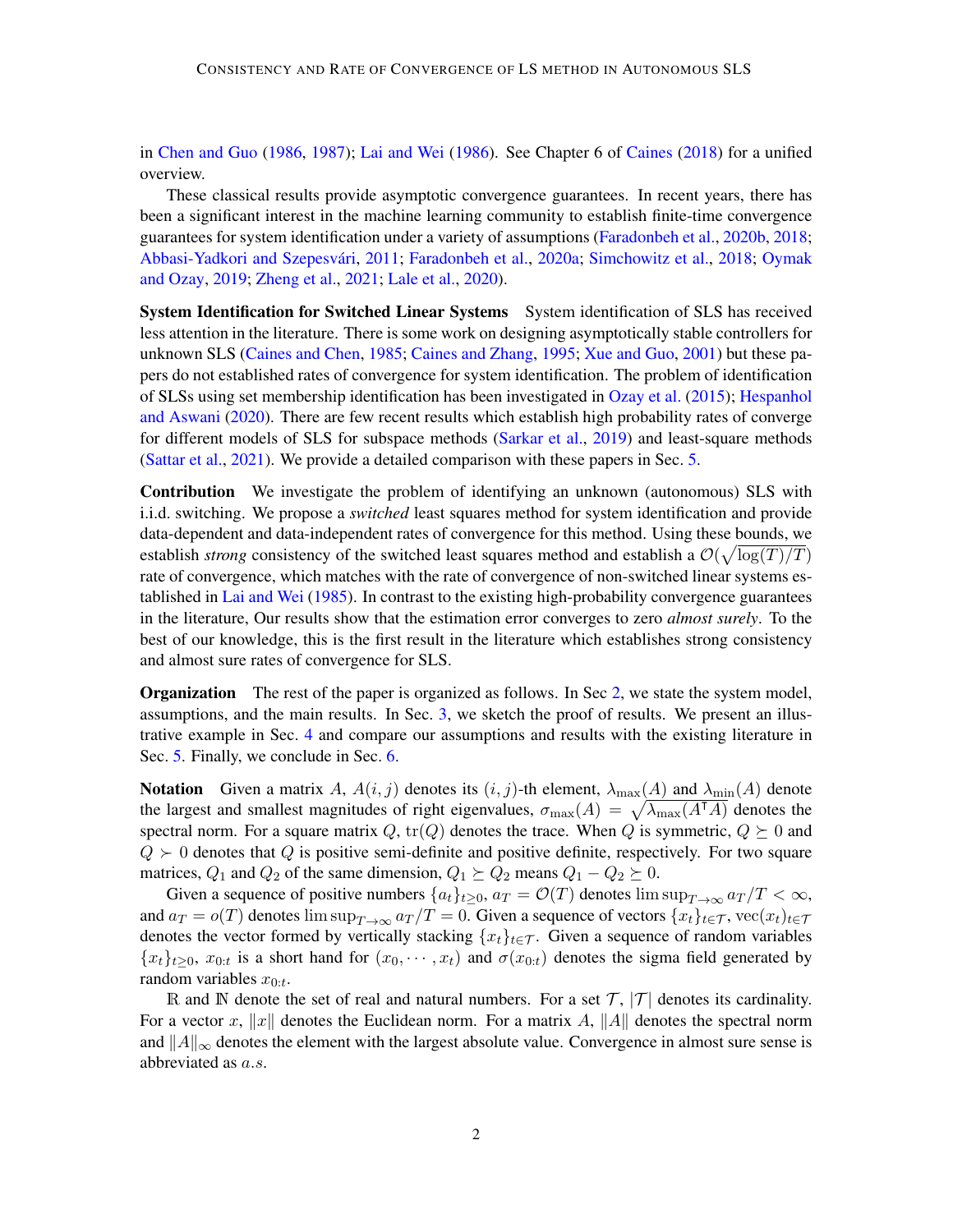## <span id="page-2-0"></span>2. System model and problem formulation

System model Consider a discrete-time (autonomous) switched linear system. The state of the system has two components: a discrete component  $s_t \in \{1, \ldots, k\}$  and a continuous component  $x_t \in \mathbb{R}^n$ . There is a finite set  $\mathcal{A} = \{A_1, \ldots, A_k\}$  of system matrices, where  $A_i \in \mathbb{R}^{n \times n}$ . The continuous component  $x_t$  of the state starts at a fixed value  $x_0$  and evolves according to:

<span id="page-2-3"></span><span id="page-2-1"></span>
$$
x_{t+1} = A_{s_t} x_t + w_t, \quad t \ge 0,
$$
\n(1)

where  $\{w_t\}_{t\geq0}$ ,  $w_t \in \mathbb{R}^n$ , is a noise process. The discrete component is distributed in an independent and identically distributed manner with  $\mathbb{P}(s_t = i) = p_i \neq 0$ , where  $p = (p_1, \ldots, p_k)$  is a probability mass function.

Assumptions on the model Let  $\mathcal{F}_{t-1} = \sigma(x_{0:t}, s_{0:t})$  denote the sigma-algebra generated by the history of the complete state. Furthermore, let  $\sigma_i$  denote the maximum singular value of  $A_i$ ,  $i \in$  $\{1, \ldots, k\}$ . It is assumed that the model satisfies the following assumptions:

**Assumption 1** *The noise process*  $\{w_t\}_{t>0}$  *is a martingale difference sequence with respect to*  $\{\mathcal{F}_t\}_{\geq0}$ , i.e.,  $\mathbb{E}[|w_t|] < \infty$  and  $\mathbb{E}[w_t | \mathcal{F}_{t-1}] = 0$ . Furthermore, there exists a constant  $\alpha > 2$  such that  $\sup_{t\geq 0}\mathbb{E}[\|w_t\|^{\alpha}\mid \mathcal{F}_{t-1}]<\infty$  a.s. and there exists a symmetric and positive definite matrix  $C \in \mathbb{R}^{n \times n}$  such that  $\liminf_{T \to \infty} \frac{1}{T}$  $\frac{1}{T} \sum_{t=0}^{T-1} w_t w_t^{\mathsf{T}} = C.$ 

<span id="page-2-2"></span>**Assumption 2** The switching probabilities  $p = (p_1, \ldots, p_k)$  are such that  $\prod_{i=1}^k \sigma_i^{p_i} < 1$ .

Assumption [1](#page-2-1) is a standard assumption in the asymptotic analysis of system identification of linear systems [\(Caines,](#page-9-1) [2018;](#page-9-1) [Lai and Wei,](#page-10-7) [1982,](#page-10-7) [1985;](#page-11-0) [Chen and Guo,](#page-10-8) [1986,](#page-10-8) [1987\)](#page-10-9) and allows the noise process to be non-stationary and have heavy tails (as long as moment condition is satisfied). Assumption [2](#page-2-2) is a standard assumption for almost sure exponential statbility of *noise-free* switched linear system i.e., when  $w_t = 0$  [\(Fang et al.,](#page-10-2) [1994\)](#page-10-2). Some of the recent results on system identification of Markov jump linear systems impose slightly different assumptions and we compare with those in Sec. [5.](#page-7-0)

System identification and switched least squares estimates We are interested in the setting where the system dynamics A and the switching probabilities p are unknown. Let  $\theta^T = [A_1, \dots, A_k]$  $\in \mathbb{R}^{n \times nk}$  denote the unknown parameters of the system dynamics matrices. We consider an agent that observes the complete state  $(x_t, s_t)$  of the system at each time and generates an estimate  $\hat{\theta}_T$  of  $\theta$  as a function of the observation history  $(x_{0:T}, s_{0:T})$ . A commonly used estimate in such settings is the least squares estimate:

$$
\hat{\theta}_T^{\mathsf{T}} = \underset{\theta^{\mathsf{T}} = [A_1, \dots, A_k]}{\arg \min} \sum_{t=0}^{T-1} ||x_{t+1} - A_{s_t} x_t||^2.
$$
 (2)

The components  $[\hat{A}_{1,T}, \ldots, \hat{A}_{k,T}] = \hat{\theta}_T^{\mathsf{T}}$  $T<sub>T</sub>$  of the least squares estimate can be computed in a switched manner. Let  $\mathcal{T}_{i,T} = \{t \leq T \mid s_t = i\}$  denote the time indices until time T when the discrete state of the system equals i. Note that for each  $t \in \mathcal{T}_{i,T}$ ,  $A_{s_t} = A_i$ . Therefore, we have

$$
\hat{A}_{i,T} = \underset{A_i \in \mathbb{R}^{n \times n}}{\arg \min} \sum_{t \in \mathcal{T}_{i,T}} ||x_{t+1} - A_i x_t||^2, \quad \forall i \in \{1, \cdots, k\}.
$$
 (3)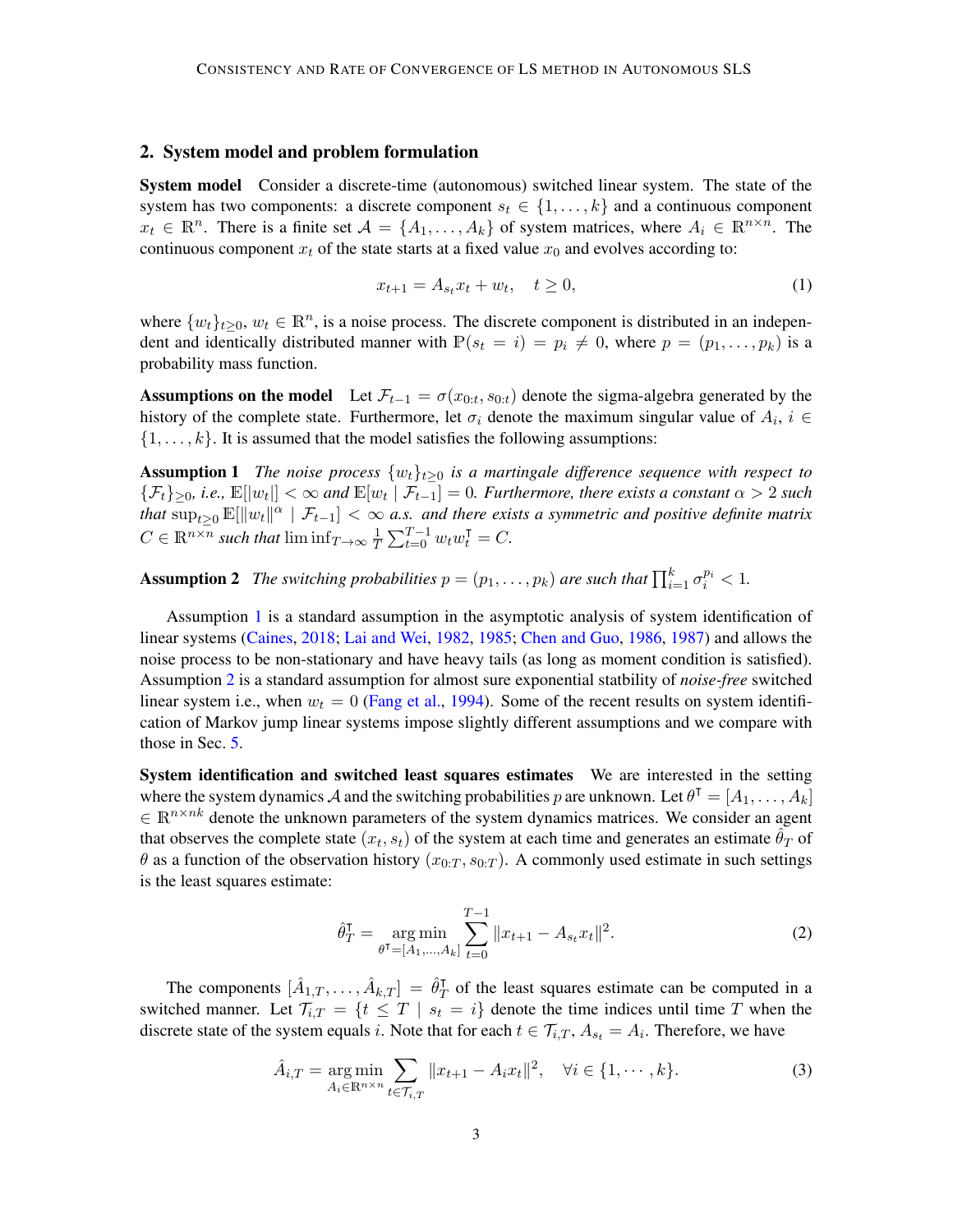Let  $X_{i,T} = \sum_{t \in \mathcal{T}_{i,T}} x_t x_t^{\mathsf{T}}$  denote the unnormalized empirical covariance of the continuous component of the state at time instant T when the discrete component equals i. Then,  $\hat{A}_{i,T}$  can be computed recursively as follows:

$$
\hat{A}_{i,T+1} = \hat{A}_{i,T} + \left[ \frac{X_{i,T}^{-1} x_T (x_{T+1} - \hat{A}_{i,T} x_T)^{\mathsf{T}}}{1 + x_T^{\mathsf{T}} X_{i,T}^{-1} x_T} \right] \mathbb{1} \{ s_{T+1} = 1 \}
$$
\n(4)

where  $X_{i,T}$  may be updated as  $X_{i,T+1} = X_{i,T} + \left[x_{T+1}x_{T+1}^{\text{T}}\right]1\{s_{T+1} = 1\}$ . Due to the switched nature of the least squares estimate, we refer to above estimation procedure as *switched least squares* system identification.

The main results A fundamental property of any sequential parameter estimation method is strong consistency, which we define below.

**Definition 1** An estimator  $\hat{\theta}_T$  of parameter  $\theta$  is called strongly consistent if  $\lim_{T\to\infty}\hat{\theta}_T=\theta$ , a.s.

Our main result is to establish that the switched least squares estimator is strongly consistent. We do so by providing two different characterization of the rate of convergence. We first provide a data-dependent rate of convergence which depends on the spectral properties of the unnormalized empirical covariance. We then present a data-independent characterization of rate of convergence which only depends on T. All proofs are presented in Sec. [3.](#page-4-0)

<span id="page-3-0"></span>**Theorem 2** *Under Assumptions [1](#page-2-1) and [2,](#page-2-2) the switched least squares estimates*  $\{\hat{A}_{i,T}\}_{i=1}^k$  are *strongly consistent, i.e., for each*  $i \in \{1, ..., k\}$ *, we have:*  $\lim_{T \to \infty} ||A_{i,T} - A_i||_{\infty} = 0$ *, a.s.* 

*Furthermore, the rate of convergence is upper bounded by the following expression:*

$$
\|\hat{A}_{i,T} - A_i\|_{\infty} \leq \mathcal{O}\bigg(\sqrt{\frac{\log\big[\lambda_{\max}(X_{i,T})\big]}{\lambda_{\min}(X_{i,T})}}\bigg), \quad a.s.
$$

<span id="page-3-3"></span>Remark 3 *Notice that Theorem [2](#page-3-0) is not a direct consequence of the decoupling procedure in switched least squares method. The* k *least squares problems have a common covariate process. Therefore, the convergence of the switched least squares method and the stability of the switched linear systems are interconnected problems. Our proof techniques leverage this connection to establish the consistency of the system identification method.*

We simplify the result in Theorem [2](#page-3-0) and characterize the data dependent result found in Theorem 2 in terms of horizon T and the cardinality of the set  $\mathcal{T}_{i,T}$ .

**Corollary 4** *Under Assumptions [1](#page-2-1) and* 2*, for each*  $i \in \{1, \ldots, k\}$ *, we have:* 

<span id="page-3-1"></span>
$$
\|\hat{A}_{i,T} - A_i\|_{\infty} \leq \mathcal{O}\sqrt{(\log(T))/|\mathcal{T}_{i,T}|}, \quad a.s.
$$

**Remark 5** *The assumption that*  $p_i \neq 0$  *implies that for sufficiently large* T,  $|\mathcal{T}_{i,T}| \neq 0$  *almost surely, therefore the expressions in above bounds are well defined.*

<span id="page-3-2"></span>The result of Corollary [4](#page-3-1) still depends on the data. When system identification results are used for adaptive control or reinforcement learning, it is useful have a data-independent characterization of the rate of convergence. We present this characterization in the next theorem.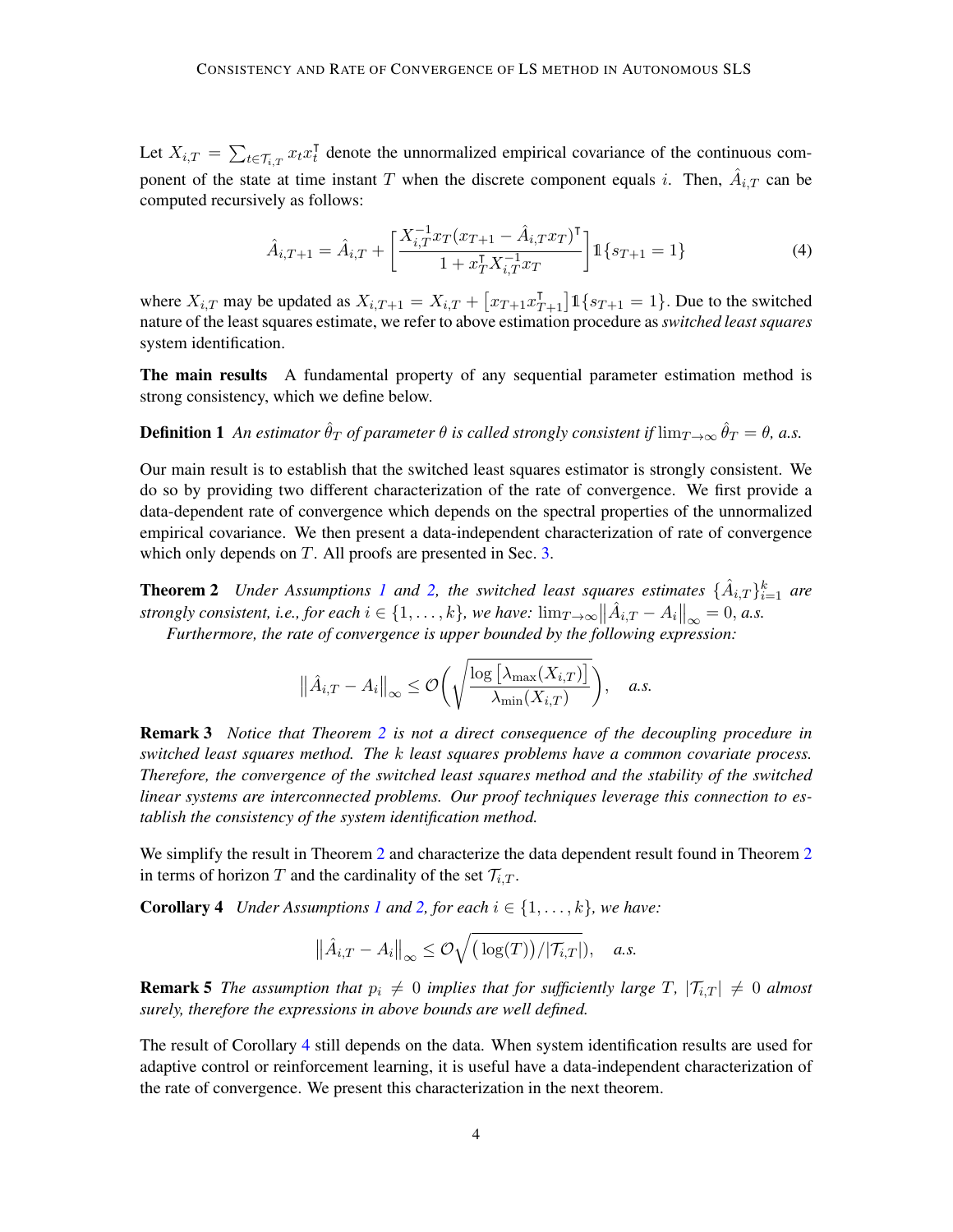Theorem 6 *Under Assumptions [1](#page-2-1) and [2,](#page-2-2) the rate of convergence of the switched least squares estimator*  $\hat{A}_{i,T}$  *is upper bounded by:* 

$$
\left\|\hat{A}_{i,T} - A_i\right\|_{\infty} \leq \mathcal{O}\sqrt{\log(T)/p_iT}), \quad a.s.
$$

*where the constants in the*  $\mathcal{O}(\cdot)$  *notation do not depend on* p *and* T. Therefore, the estimation *process is strongly consistent, i.e.,*  $\lim_{T\to\infty} ||\hat{\theta}_T - \theta||_{\infty} = 0$  a.s. with the convergence rate given by:

$$
\left\|\hat{\theta}_T - \theta\right\|_{\infty} \le \mathcal{O}\sqrt{\log(T)/p^*T}, \quad a.s.
$$

*where*  $p^* = \min_j p_j$ .

Theorem [6](#page-3-2) shows that Assumptions [1](#page-2-1) and [2](#page-2-2) guarantee that the switched least squares method for SLS has the same rate of convergence of  $\mathcal{O}(\sqrt{\log(T)/T})$  as non-switched case established in [Lai](#page-11-0) [and Wei](#page-11-0) [\(1985\)](#page-11-0). Moreover, the constants show that the estimation error of *i*-th least squares problem is proportional to  $1/\sqrt{p_i}$ ; therefore, the rate of convergence of  $\hat{\theta}_t$  is proportional to  $1/\sqrt{p^*}$ , where  $p^*$  is the smallest probability of switching in PMF  $p$ .

## <span id="page-4-0"></span>3. Proof of the main results

In this section, we present the proof of Theorems [2](#page-3-0) and [6](#page-3-2) and Corollary [4.](#page-3-1) In Section [3.2,](#page-5-0) we review the background on the rate of convergence for least squares regression. In Section [3.2,](#page-5-0) we characterize the asymptotic behaviors of continuous state of the system and covariates of the  $i$ -th least squares problem. Only proof sketches are presented, see the appendices for complete proofs. The proof the of main theorems are presented in Section [3.3.](#page-6-0)

#### 3.1. Background on least square estimator

Given a filtration  $\{\mathcal{G}_t\}_{t>0}$ , consider the following regression model:

$$
y_t = \beta^{\mathsf{T}} z_t + w_t, \quad t \ge 0,
$$
\n<sup>(5)</sup>

where  $\beta \in \mathbb{R}^n$  is an unknown parameter,  $z_t \in \mathbb{R}^n$  is  $\mathcal{G}_{t-1}$ -measurable covariate process,  $y_t$  is the observation process, and  $w_t \in \mathbb{R}$  is a noise process satisfying Assumption [1](#page-2-1) with  $\mathcal{F}_t$  replaced by  $\mathcal{G}_t$ . Then the least squares estimate  $\hat{\beta}_T$  of  $\beta$  is given by:

<span id="page-4-2"></span><span id="page-4-1"></span>
$$
\hat{\beta}_T = \underset{\beta^{\mathsf{T}}}{\arg \min} \sum_{\tau=0}^T \|y_\tau - \beta^{\mathsf{T}} z_\tau\|^2. \tag{6}
$$

The following result by [Lai and Wei](#page-10-7) [\(1982\)](#page-10-7) characterizes the rate of convergence of  $\hat{\beta}_T$  to  $\beta$  in terms of unnormalized covariance matrix of covariates  $Z_T \coloneqq \sum_{\tau=0}^T z_\tau z_\tau^\intercal$ τ .

Theorem 7 (Theorem 1 of [Lai and Wei](#page-10-7) [\(1982\)](#page-10-7)) *Suppose the following conditions are satisfied:*  $(C1)$   $\lambda_{\min}(Z_T) \to \infty$ , a.s. and  $(C2)$   $\log(\lambda_{\max}(Z_T)) = o(\lambda_{\min}(Z_T))$ , a.s. Then the least squares *estimate in* [\(6\)](#page-4-1) *is strongly consistent with the rate of convergence:*

$$
\|\hat{\beta}_T - \beta\|_{\infty} = \mathcal{O}\bigg(\sqrt{\frac{\log\big[\lambda_{\max}(Z_T)\big]}{\lambda_{\min}(Z_T)}}\bigg) \quad a.s.
$$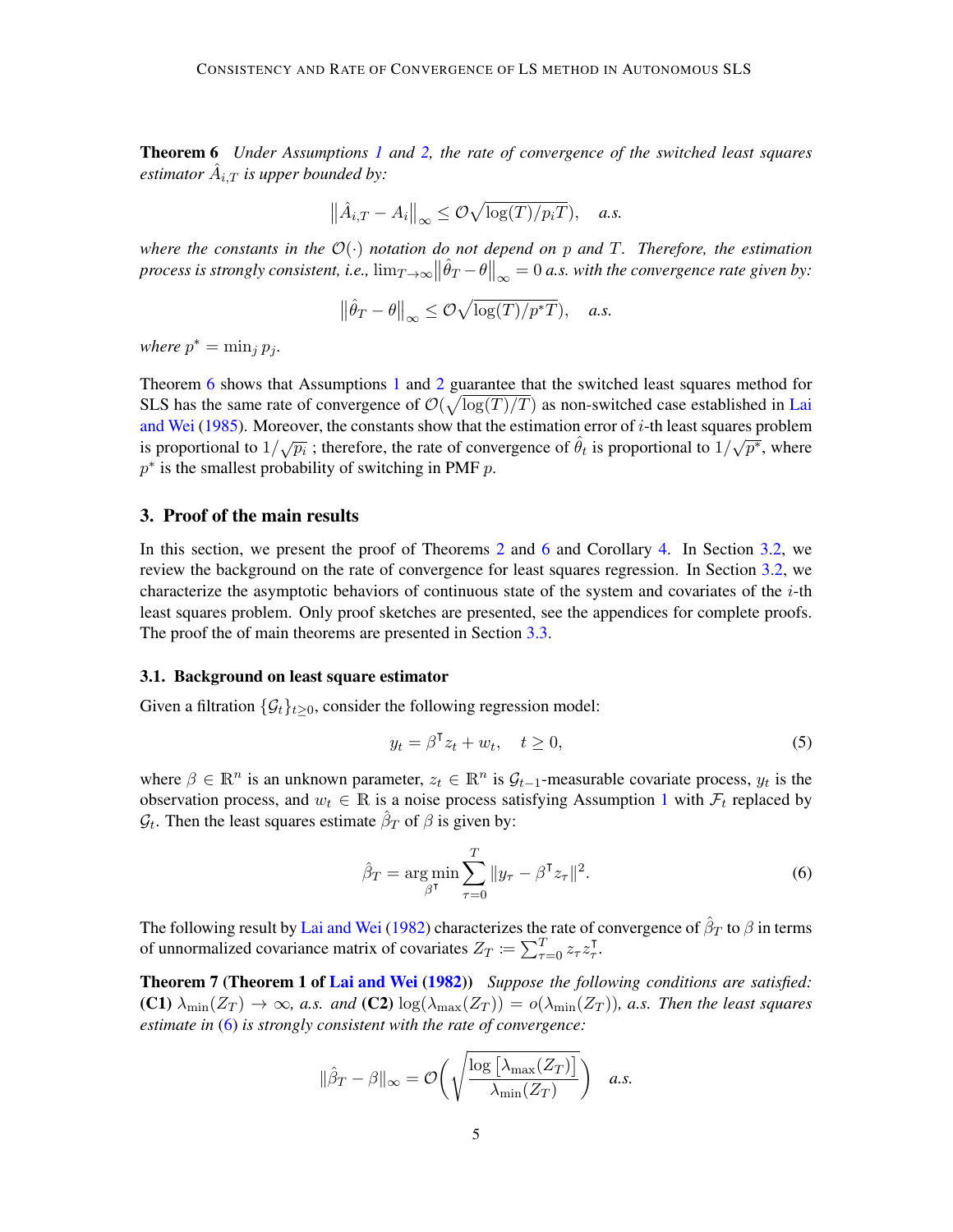The results of Theorem [7](#page-4-2) are valid as long as the covariate process  $\{z_t\}_{t>0}$  is  $\mathcal{G}_{t-1}$ -measurable. For the switched least squares system identification if we take  $\mathcal{G}_t$  to be equal to  $\mathcal{F}_t$  and verify conditions (C1) and (C2) in Theorem [7,](#page-4-2) then we can use Theorem [7](#page-4-2) to establish the strong consistency and rate of convergence. As mentioned earlier in Remark [3,](#page-3-3) the empirical covariances are coupled across different components due to the system dynamics. For this reason, establishing (C1) and (C2) is non-trivial. In the next section, we establish properties of the system that enable us to prove (C1) and (C2) for the switched least squares system identification.

#### <span id="page-5-0"></span>3.2. Asymptotic Behavior of Continuous Component

To simplify the notation, we assume that  $x_0 = 0$  which does not entail any loss of generality. Let  $\Phi(t-1, \tau+1) = A_{s_{t-1}} \cdots A_{s_{\tau+1}}$  denote the state transition matrix where we follow the convention that  $\Phi(t, \tau) = I$ , for  $t < \tau$ . Then we can write the dynamics [\(1\)](#page-2-3) of the continuous component of the state in convolutional form as:

<span id="page-5-4"></span><span id="page-5-3"></span>
$$
x_t = \sum_{\tau=0}^{t-1} \Phi(t-1, \tau+1) w_{\tau}.
$$
 (7)

In the following lemma, we show that Assumption [2](#page-2-2) implies that the sum of norms of the statetransition matrices are uniformly bounded.

**Lemma 8 (Uniform Boundedness)** *Under Assumption [2,](#page-2-2) there exists a constant*  $\bar{\Gamma} < \infty$  *such that for all*  $T > 1$ ,  $\sum_{\tau=0}^{T-1} ||\Phi(T-1, \tau+1)|| \leq \bar{\Gamma}$ , *a.s.* 

**Proof** (sketch) Let  $\gamma_t = \sigma_{s_t}$  denote the maximum singular value of the system dynamics  $A_{s_t}$  at time  $t$ . Basic properties of matrix norm implies that:

<span id="page-5-5"></span><span id="page-5-1"></span>
$$
\|\Phi(t-1,\tau-1)\| \leq \gamma_{\tau-1} \cdots \gamma_{t-1} = \prod_{i=1}^{k} \left[\sigma_i^{m_i(t-1,\tau-1)}\right]^{t-\tau+1},\tag{8}
$$

where  $m_i(t-1, \tau-1)$  denotes the average number of times the discrete state equals i in the interval  $[\tau - 1, t - 1]$ . By the strong law of large numbers and continuity, we can argue that the term inside the square brackets in the right hand side of Eq. [\(8\)](#page-5-1) converges almost surely to  $\sigma_i^{p_i}$ . The result then follows from Assumption [2.](#page-2-2)<sup>[1](#page-5-2)</sup>

Next, we characterize the asymptotic behavior of state of the system  $x_{\tau}$  and the matrix  $X_{i,\tau}$ .

**Proposition 9** *Under Assumptions [1](#page-2-1) and [2,](#page-2-2) the following hold a.s. for each*  $i \in \{1, \dots, k\}$ :  $(P1) \quad \sum$  $_{\tau \in \mathcal{T}_{i,T}}$  $||x_{\tau}||^2 = \mathcal{O}(T)$ , (P2)  $\lambda_{\max}(X_{i,T}) = \mathcal{O}(T)$ , and (P3)  $\liminf_{T \to \infty} \lambda_{\min}(X_{i,T})/|\mathcal{T}_{i,T}| > 0$ .

#### Proof (sketch)

(P1): Starting from Eq. [\(7\)](#page-5-3), we have

$$
||x_t||^2 \stackrel{(a)}{\leq} \left(\sum_{\tau=1}^{T-1} \|\Phi(t-1,\tau+1)\|\|w(\tau)\|\right)^2 \stackrel{(b)}{\leq} \bar{\Gamma} \sum_{\tau=1}^{T-1} \|\Phi(t-1,\tau+1)\|\|w(\tau)\|^2,
$$

<span id="page-5-2"></span><sup>1.</sup> The actual argument is slightly more nuanced and requires  $\epsilon$ - $\delta$  continuity and convergence arguments.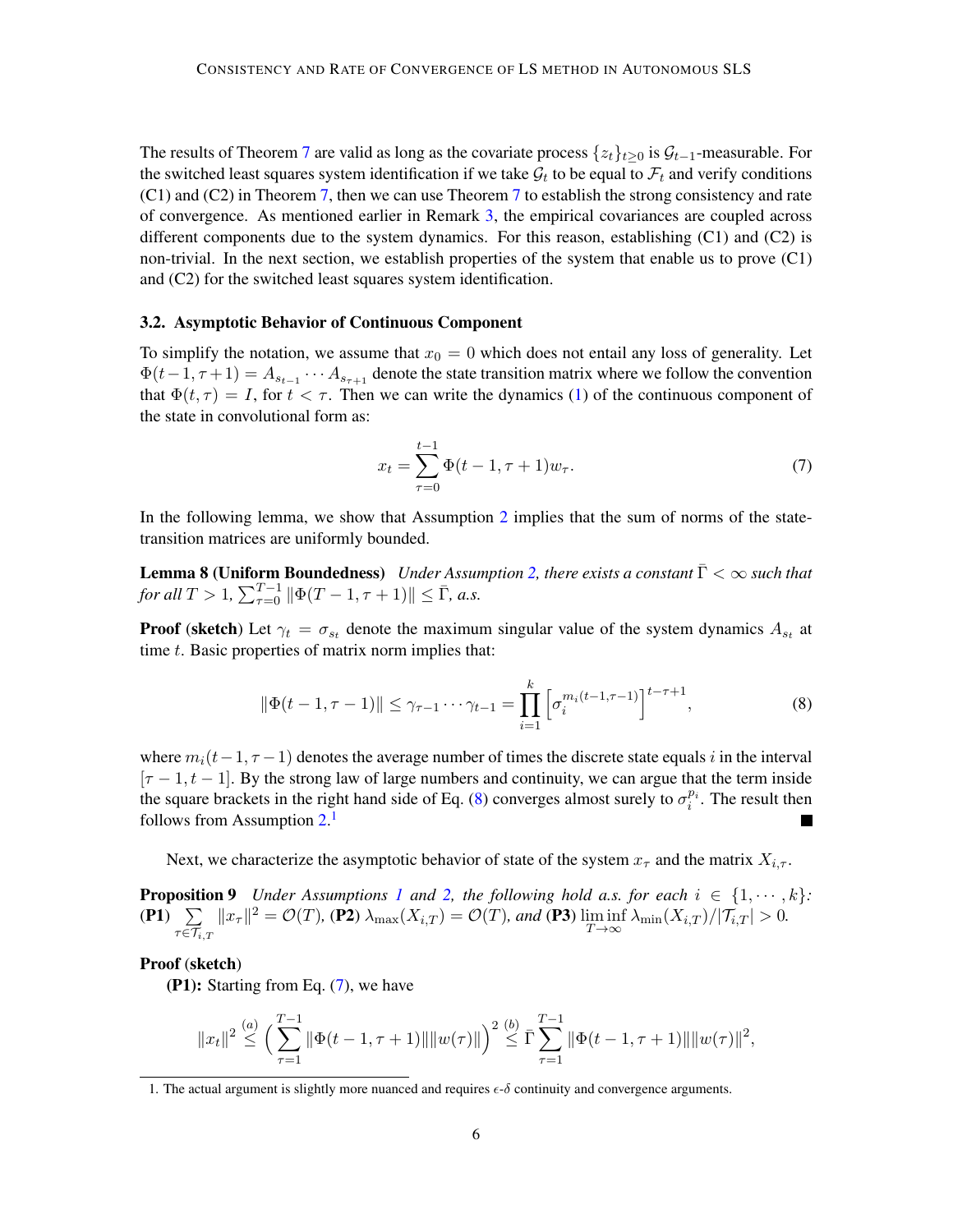where  $(a)$  follows from property of matrix norms,  $(b)$  follows from Cauchy-Schwartz inequality, and Lemma [8.](#page-5-4) Hence,

<span id="page-6-1"></span>
$$
\sum_{t \in \mathcal{T}_{i,T}} \|x_t\|^2 \le \bar{\Gamma} \sum_{t \in \mathcal{T}_{i,T}} \sum_{\tau=1}^{T-1} \|\Phi(t-1,\tau+1)\| \|w(\tau)\|^2 \le \bar{\Gamma}^2 \sum_{\tau=1}^{T-1} \|w(\tau)\|^2. \tag{9}
$$

Now, as argued in [Lai and Wei](#page-11-0) [\(1985\)](#page-11-0), using Assumption [1](#page-2-1) and the strong law of large numbers for Martingale difference sequences, we can show that  $\sum_{\tau=1}^{T-1} ||w(\tau)||^2 = \mathcal{O}(T)$ , a.s. Combining this with Eq. [\(9\)](#page-6-1) completes the proof of (P1).

(P2): Follows from (P1) and the inequality  $\lambda_{\max}(X_{i,T}) \leq \text{tr}(X_{i,T})$ .

(P3): Using the strong law of large numbers for martingale difference sequences, we can show:

$$
\Big\|\sum_{\tau=0}^T A_{s_\tau} x_\tau w_\tau^{\intercal} + w_\tau x_\tau^{\intercal} A_{s_\tau}^{\intercal} \Big\| = o(T) \quad \text{a.s.}
$$

Using this, we can show that  $\sum_{t \in \mathcal{T}_{i,T}} x_{\tau} x_{\tau}^{\mathsf{T}} \succeq \sum_{t \in \mathcal{T}_{i,T}} w_{\tau} w_{\tau}^{\mathsf{T}} + o(T)$ . Hence,

$$
\liminf_{|\mathcal{T}_{i,T}| \to \infty} \frac{\sum_{\tau \in \mathcal{T}_{i,T}} x_{\tau} x_{\tau}^{\mathsf{T}}}{|\mathcal{T}_{i,T}|} \succeq \liminf_{|\mathcal{T}_{i,T}| \to \infty} \frac{\sum_{\tau \in \mathcal{T}_{i,T}} w_{\tau} w_{\tau}^{\mathsf{T}}}{|\mathcal{T}_{i,T}|} = C \succ 0 \quad \text{a.s.}
$$

Therefore,  $\lambda_{\min} \Big( \liminf_{|\mathcal{T}_{i,T}| \to \infty} \sum_{\tau \in \mathcal{T}_{i,T}} x_{\tau} x_{\tau}^{\intercal} / |\mathcal{T}_{i,T}| \Big) > 0$ , a.s. which proves (P3).

<span id="page-6-3"></span>Corollary 10 *Proposition [9](#page-5-5) implies that the system is stable in the average sense. i.e.*

$$
\limsup_{T \to \infty} \frac{1}{T} \sum_{\tau=0}^{T-1} ||x_{\tau}||^2 < \infty.
$$

### <span id="page-6-0"></span>3.3. Proof of the Main Results

Using the results established in the previous section, we present proof of the main results

**Proof of Theorem [2](#page-3-0)** To prove this theorem, we check the sufficient conditions in Theorem [7.](#page-4-2) First notice that  $X_{i,T}$  is  $\mathcal{F}_{T-1}$  measurable. Also we have:

- (C1) By Proposition [9-](#page-5-5)(P3), we see that  $\lambda_{\min}(X_{i,T}) \to \infty$  a.s.; therefore, (C1) in Theorem [7](#page-4-2) is satisfied.
- (C2) Proposition [9-](#page-5-5)(P2) and (P3) imply that there exist positive constants  $C_1, C_2$ , such that :

<span id="page-6-2"></span>
$$
\limsup_{T \to \infty} \frac{\log(\lambda_{\max}(X_{i,T}))}{\lambda_{\min}(X_{i,T})} \le \limsup_{T \to \infty} \frac{\log(C_1) + \log(T)}{C_2|\mathcal{T}_{i,T}|} = 0 \quad \text{a.s.}
$$
 (10)

where the last inequality uses the fact that  $p_i > 0$  implies  $|\mathcal{T}_{i,T}| = \mathcal{O}(T)$ , a.s. Therefore, the second condition of Theorem [7](#page-4-2) is satisfied.

Therefore, by Theorem [7,](#page-4-2) for each  $i \in \{1, \dots, k\}$ , we have:

$$
\|\hat{A}_{i,T} - A_i\|_{\infty} \leq \mathcal{O}\bigg(\sqrt{\frac{\log\big[\lambda_{\max}(X_{i,T})\big]}{\lambda_{\min}(X_{i,T})}}\bigg), \quad \text{a.s.}
$$

which proves the claim in Theorem [2.](#page-3-0)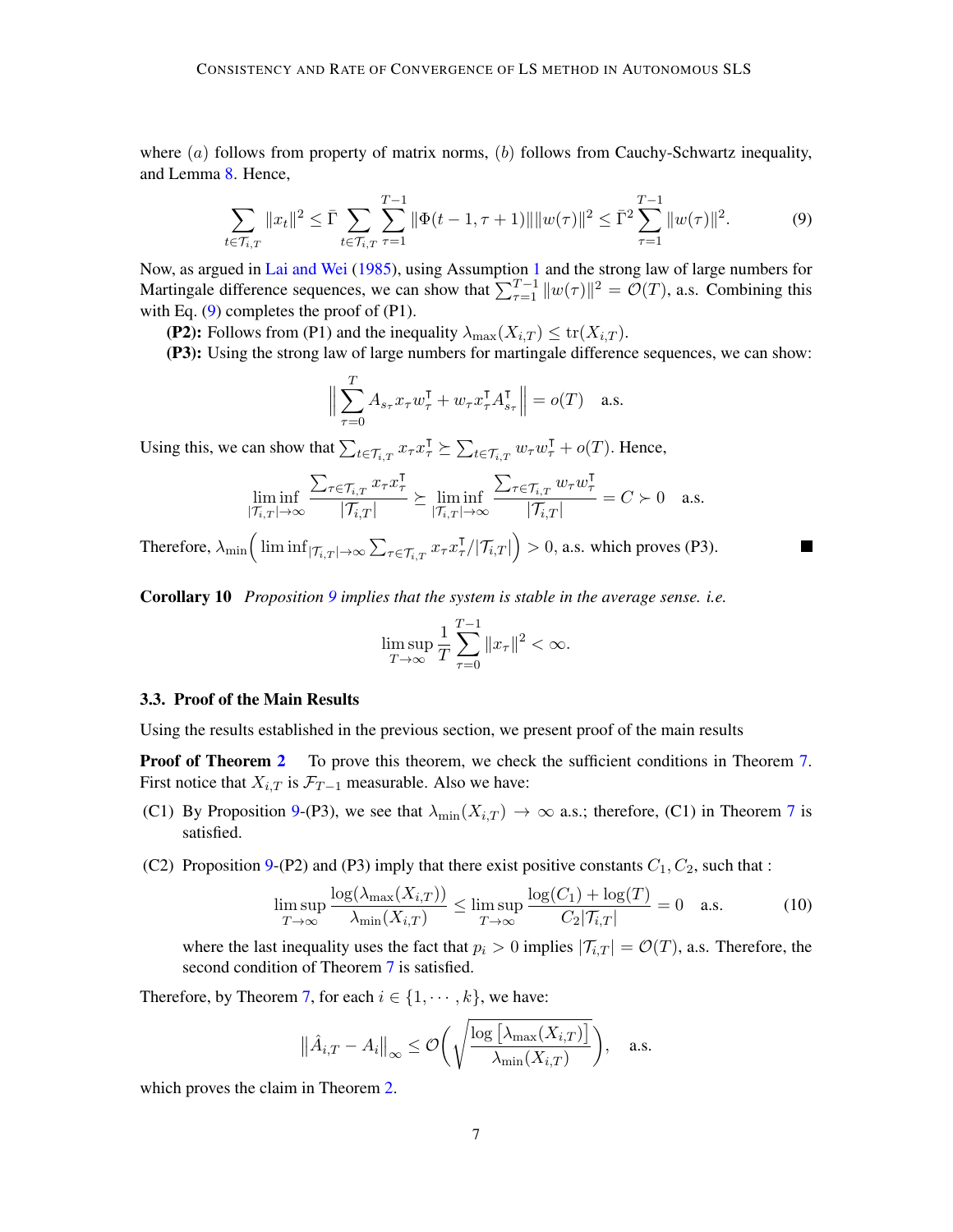**Proof of Corollary [4](#page-3-1)** Corollary 4 is the direct consequence of Theorem [2.](#page-3-0) The right hand side of Eq. [\(10\)](#page-6-2) implies that for each i, the estimation error  $\|\hat{A}_{i,T} - A_i\|_{\infty}$  is upper-bounded by  $\mathcal{O}(\sqrt{\log(T)/|\mathcal{T}_{i,T}|}),$  a.s.

**Proof of Theorem [6](#page-3-2)** We first establish the strong consistency of the parameter  $\hat{\theta}_T$ . By Theorem [2](#page-3-0) and the fact that  $k < \infty$ , we get:

$$
\|\hat{\theta}_T - \theta\|_{\infty} \le \max_{i \in \{1, \cdots, k\}} \mathcal{O}\bigg(\sqrt{\frac{\log\big[\lambda_{\max}(X_{i,T})\big]}{\lambda_{\min}(X_{i,T})}}\bigg), \quad \text{a.s.}
$$

Therefore the result follows by applying Theorem [2](#page-3-0) to the argmax of above equation. For the second part notice that by the law of large numbers we have  $\lim_{T\to\infty} |T_{i,T}|/T = p_i$ , a.s. Now, by Corollary [4,](#page-3-1) we get:

$$
\|\hat{A}_{i,T} - A_i\|_{\infty} \leq \mathcal{O}\left(\sqrt{\frac{\log(T)}{|\mathcal{T}_{i,T}|}}\right) = \mathcal{O}\left(\sqrt{\frac{\log T}{p_i T}}\right) \quad \text{a.s.}
$$

which is the claim of Theorem [6.](#page-3-2)

#### <span id="page-7-1"></span>4. Numerical Simulation

In this section, we illustrate the result of Theo-rem [2](#page-3-0) via an example. Consider a SLS with  $n =$  $2, k = 2, A_1 = \begin{bmatrix} 1.5 & 0 \\ 0 & 0.2 \end{bmatrix}$ , and  $A_2 = \begin{bmatrix} 0.01 & 0.1 \\ 0.1 & 0.1 \end{bmatrix}$ , switching probabilities  $p = (0.75, 0.25)$ , and i.i.d.  $\{w_t\}_{t>0}$  with  $w_t \sim \mathcal{N}(0, I)$ . Note that the example satisfies Assumptions [1](#page-2-1) and [2,](#page-2-2) but it is not mean square stable (see the next section). We run the switched least squares for the horizon of  $T = 30000$  and repeat the experiment for 20 independent runs. We plot the estimation error  $e_{i,T} = ||\hat{A}_{i,t} - A_1||_{\infty}$  versus time in Fig. 1. The plot shows that the estimation error is converging almost surely even though the system is not mean square stable.



Figure 1: Performance of switched least squares method for the example of Sec. [4.](#page-7-1) The solid line shows the median across 30 runs and the shaded region shows the 25% to 75% quantile bound.

### <span id="page-7-0"></span>5. Related work

As mentioned in the introduction, there are two papers which analyze models similar to ours: [Sarkar](#page-11-8) [et al.](#page-11-8) [\(2019\)](#page-11-8) and [Sattar et al.](#page-11-9) [\(2021\)](#page-11-9). In this section, we compare our model, assumptions and results from these papers.

[Sarkar et al.](#page-11-8) [\(2019\)](#page-11-8) investigate the problem of learning the parameters of an unknown SLS of unknown order from input-output data using subspace methods. Under the assumption that the system is mean-square stable, the noise processes are i.i.d. subgaussian, and the system matrices satisfy some technical conditions, they propose an algorithm to estimate an SLS version of the Henkel matrix and obtain parameter estimated by balanced truncation. They show that when the number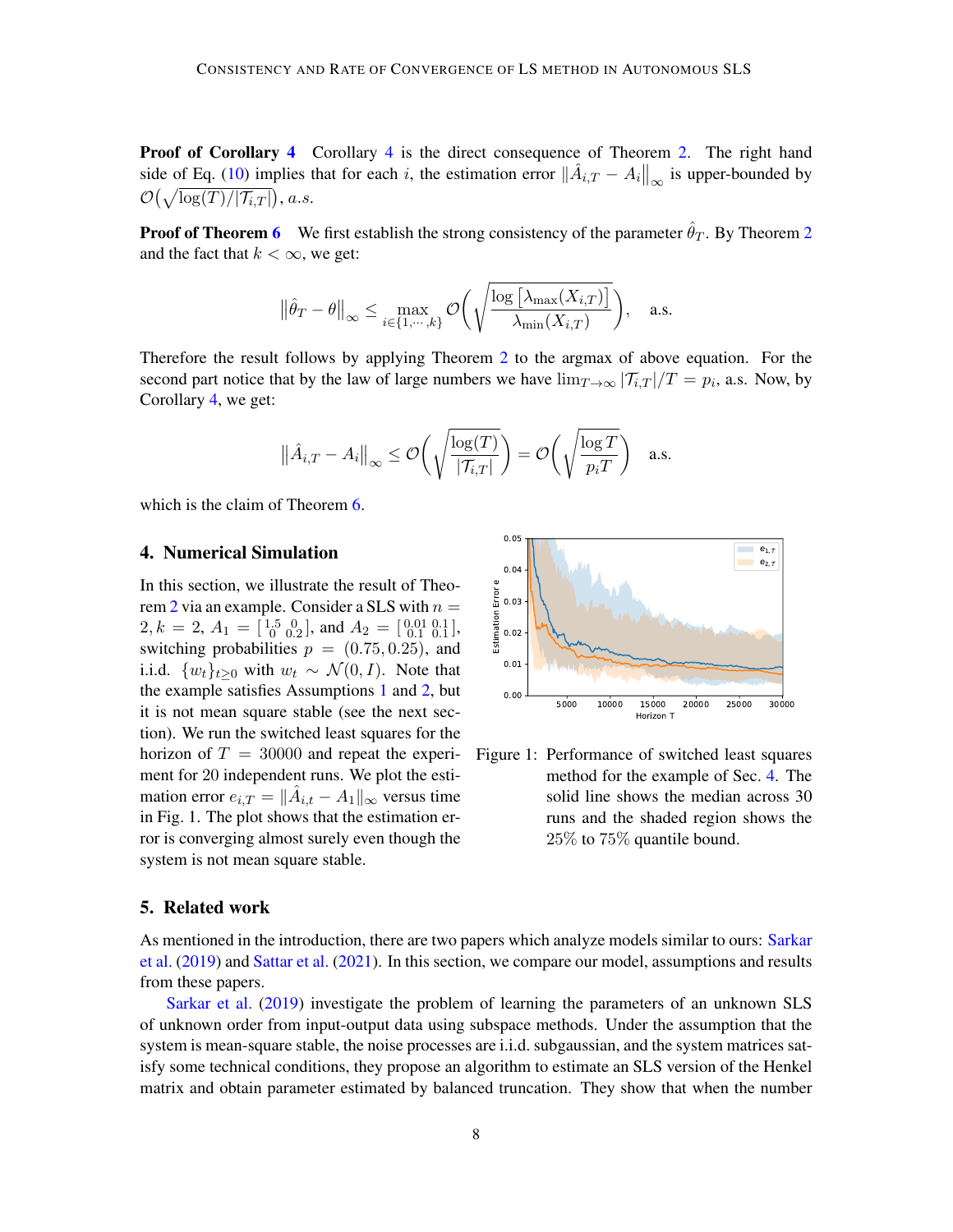of samples  $N_s$  is sufficiently large, then with high probability the estimation error is  $\tilde{\mathcal{O}}(N_s^{-\Delta_s/2})$ , where  $\Delta_s = \log(1/\rho_{\text{max}})/\log(k/\rho_{\text{max}})$  and  $\rho_{\text{max}} = \lambda_{\text{max}}(\sum_{i=1}^k p_i A_i \otimes A_i)$ .

The model analyzed in [Sarkar et al.](#page-11-8) [\(2019\)](#page-11-8) is more general than our model but the proposed algorithms are different. [Sarkar et al.](#page-11-8) [\(2019\)](#page-11-8) analyze a subspace-based algorithm, while we analyze a switched least squares algorithm. Both of subspace methods and least squares methods are fundamental methods for system identification of linear systems. The results are derived under different assumptions: we impose a slightly weaker assumption on the noise process and our assumption on the stability of the models are different. Moreover, the nature of the results are different: [Sarkar](#page-11-8) [et al.](#page-11-8) [\(2019\)](#page-11-8) provide high probability rates of convergence while we provide almost sure ones. We disscus the differences between the stability assumptions and the nature of convergence below. Finally, we note that the rate of convergence  $\tilde{\mathcal{O}}(N_s^{-\Delta/2})$  depends on the number of subsystems, while our rate of  $\tilde{\mathcal{O}}(T^{-1/2})$  does not.

[Sattar et al.](#page-11-9) [\(2021\)](#page-11-9) consider a SLS where the discrete states evolves in a Markov manner. Such systems are called Markov Jump Linear Systems (MJLS). Under the assumption that the system is mean square stable, the switching distribution is ergodic and the noise is i.i.d. subgaussian, they propose a system identification procedure where random Gaussian noise is injected as control input and system parameters are estimated using least squares. [Sattar et al.](#page-11-9) [\(2021\)](#page-11-9) show that when T is suffisystem parameters are estimated using least squares. Sattlet et al. (2021) show that when T is sum-<br>ciently large, then with high probability the estimation error is  $\mathcal{O}((\sqrt{k \log T} + \sqrt{\log(1/\delta)})/\sqrt{T})$ . [Sattar et al.](#page-11-9) [\(2021\)](#page-11-9) also propose a certainty equivalent control algorithm and analyze its regret.

The model analyzed in [Sattar et al.](#page-11-9) [\(2021\)](#page-11-9) is more general than our model and the proposed algorithms are similar. However, the assumptions and the nature of the result differ in a manner similar to those for [Sarkar et al.](#page-11-8) [\(2019\)](#page-11-8). We impose weaker assumptions on the noise process, our assumption on the stability of the models are different, and we provide almost sure rate of convergence. We discuss the difference between the stability assumptions and the nature of the convergence below.

Discussion on nature of the convergence Both [Sarkar et al.](#page-11-8) [\(2019\)](#page-11-8) and [Sattar et al.](#page-11-9) [\(2021\)](#page-11-9) establish high probability rate of convergence. In particular, they show that for any  $\delta > 0$  and sufficiently large  $T, ||\hat{A}_i - A_i|| \le \tilde{\mathcal{O}}(f(\delta, T))$  with probability  $1 - \delta$ , where rate of convergence of  $f(\delta, T)$  is  $o(T)$  but differs in the two papers. In contrast, our results establish an almost sure rate of convergence. Thus our results imply strong consistency of the system identification while the results of [Sarkar et al.](#page-11-8) [\(2019\)](#page-11-8) and [Sattar et al.](#page-11-9) [\(2021\)](#page-11-9) do not. This is because strong consistency is defined in terms of almost sure convergence, which is a stronger notion of convergence than convergence in probability implied by the high probability bounds.

On the other hand, the results of [Sarkar et al.](#page-11-8) [\(2019\)](#page-11-8) and [Sattar et al.](#page-11-9) [\(2021\)](#page-11-9) are finite-time bounds, i.e., they provide an explicit lower bound on the number of samples needed for the rate of convergence bounds to be valid. In contrast, our result bounds are asymptotic and hold in the limit but do not provide finite time guarantees.

Discussion on Stability Assumption Both [Sattar et al.](#page-11-9) [\(2021\)](#page-11-9) and [Sarkar et al.](#page-11-8) [\(2019\)](#page-11-8) assume that the switched system is mean square stable, i.e., there exist a deterministic vector  $x_{\infty} \in \mathbb{R}^n$ and a deterministic positive definite matrix  $Q_{\infty} \in \mathbb{R}^{n \times n}$  such that for any deterministic initial state  $x_0 \in \mathbb{R}$ , we have

$$
\lim_{\tau \to \infty} \left\| \mathbb{E}[x_{\tau}] - x_{\infty} \right\| \to 0 \quad \text{and} \quad \lim_{\tau \to \infty} \left\| \mathbb{E}[x_{\tau} x_{\tau}^{\mathsf{T}}] - Q_{\infty} \right\| \to 0.
$$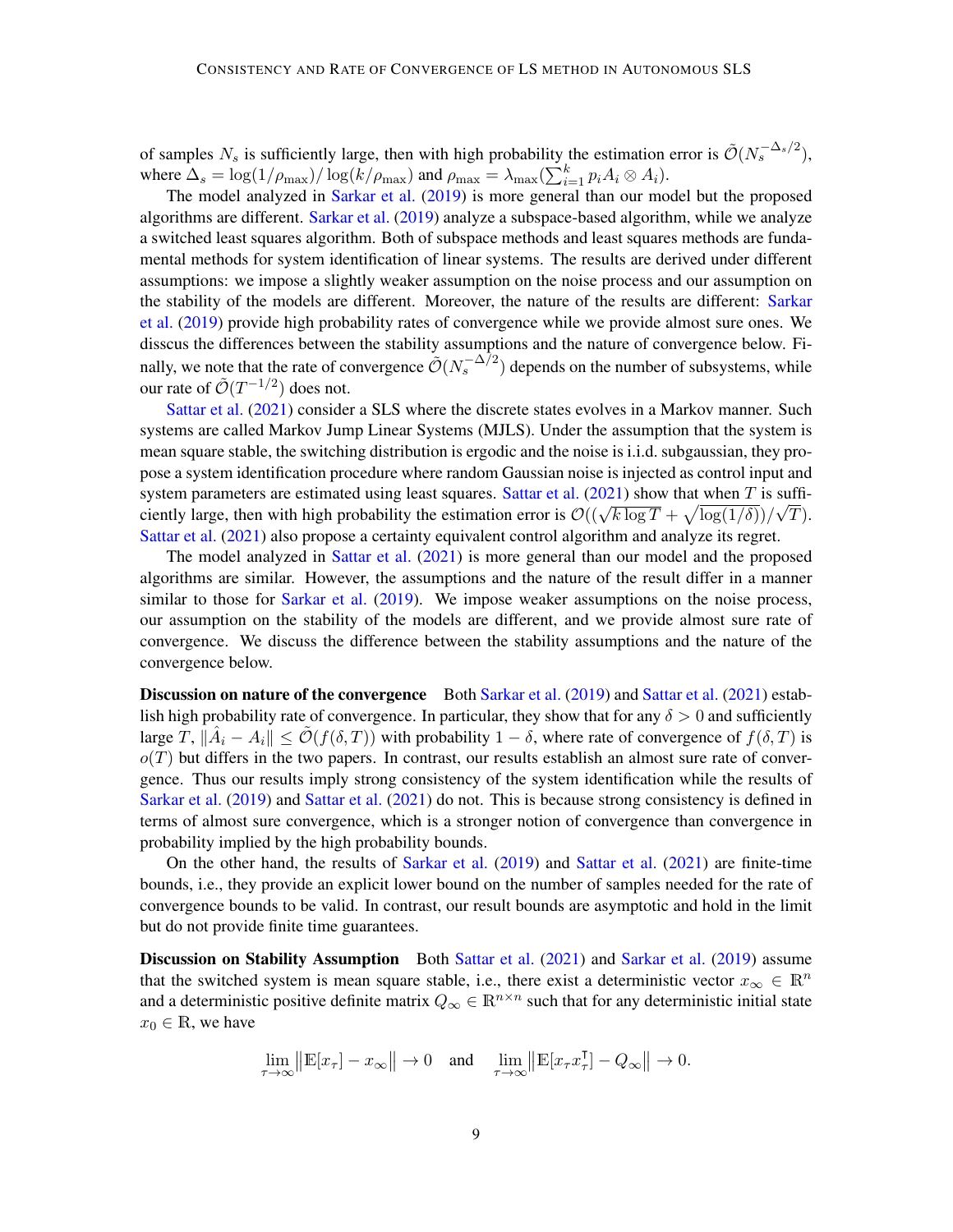As shown in Theorem 3.9 of [Costa et al.](#page-10-4) [\(2006\)](#page-10-4), *mean square stability* is equivalent  $\lambda_{\max}(\sum_{i=1}^k p_iA_i\otimes$ Ai) < 1. Corollary [10](#page-6-3) shows that our assumption on stability implies *stability in the average sense* (see [Duncan and Pasik-Duncan](#page-10-14) [\(1990\)](#page-10-14)), i.e,

$$
\limsup_{T\to\infty}\frac{1}{T}\sum_{\tau=0}^{T-1}\|x_\tau\|^2<\infty.
$$

The two notions of stability are different as we illustrate via examples below.

**Example 1** Let  $\theta^{\dagger} = \{A_1, 0\}$ , and  $p = (p_1, p_2)$ , with  $\lambda_{\max}(p_1A_1) > 1$  and  $x_0 \neq 0$ . Then:

$$
\mathbb{E}[x_{\tau+1}] = \mathbb{E}[A_{\sigma_{\tau}}x_{\tau} + w_t] = p_1 A_1 \mathbb{E}[x_{\tau}] = \cdots = (p_1 A_1)^{\tau} \mathbb{E}(x_0) \implies \lim_{\tau \to \infty} \mathbb{E}(x_{\tau}) = \infty.
$$

*Therefore, this system is not mean square stable. However, this system satisfies Assumption [2](#page-2-2) and therefore is stable in the average sense.*

**Example 2** *Consider non-switched system with matrix A, with*  $\lambda_{\max}(A) < 1$  *and*  $\sigma_{\max}(A) > 1$ *. This system is mean square stable, but it doesn't satisfy Assumption [2.](#page-2-2)*

## <span id="page-9-5"></span>6. Conclusion and Future Directions

In this paper, we investigated the asymptotic performance of the switched least squares for system identification of (autonomous) switched linear systems. We proposed the switched least squares method and established both data dependent and data independent rates of convergence. We showed this method for system identification is strongly consistent and we derived the almost sure rate of convergence of  $\mathcal{O}(\sqrt{\log(T)/T})$ . This analysis provide a solid first step toward establishing almost sure regret bounds for adaptive control of SLSs.

The current results are established for autonomous systems with i.i.d. switching when the complete state of the system is observed. Interesting future research directions include relaxing these modeling assumptions and considering non-autonomous (i.e. controlled) systems with more general switching under partial observability.

#### References

- <span id="page-9-2"></span>Yasin Abbasi-Yadkori and Csaba Szepesvári. Regret bounds for the adaptive control of linear quadratic systems. In *Proceedings of the 24th Annual Conference on Learning Theory*, pages 1–26. JMLR Workshop and Conference Proceedings, 2011.
- <span id="page-9-1"></span>Peter E Caines. *Linear stochastic systems*, volume 77. SIAM, 2018.
- <span id="page-9-3"></span>Peter E Caines and Han-Fu Chen. Optimal adaptive lqg control for systems with finite state process parameters. *IEEE Transactions on Automatic Control*, 30(2):185–189, 1985.
- <span id="page-9-4"></span>Peter E Caines and Ji-Feng Zhang. On the adaptive control of jump parameter systems via nonlinear filtering. *SIAM journal on control and optimization*, 33(6):1758–1777, 1995.
- <span id="page-9-0"></span>Ahmet Cetinkaya, Hideaki Ishii, and Tomohisa Hayakawa. Analysis of stochastic switched systems with application to networked control under jamming attacks. *IEEE Transactions on Automatic Control*, 64(5):2013–2028, 2018.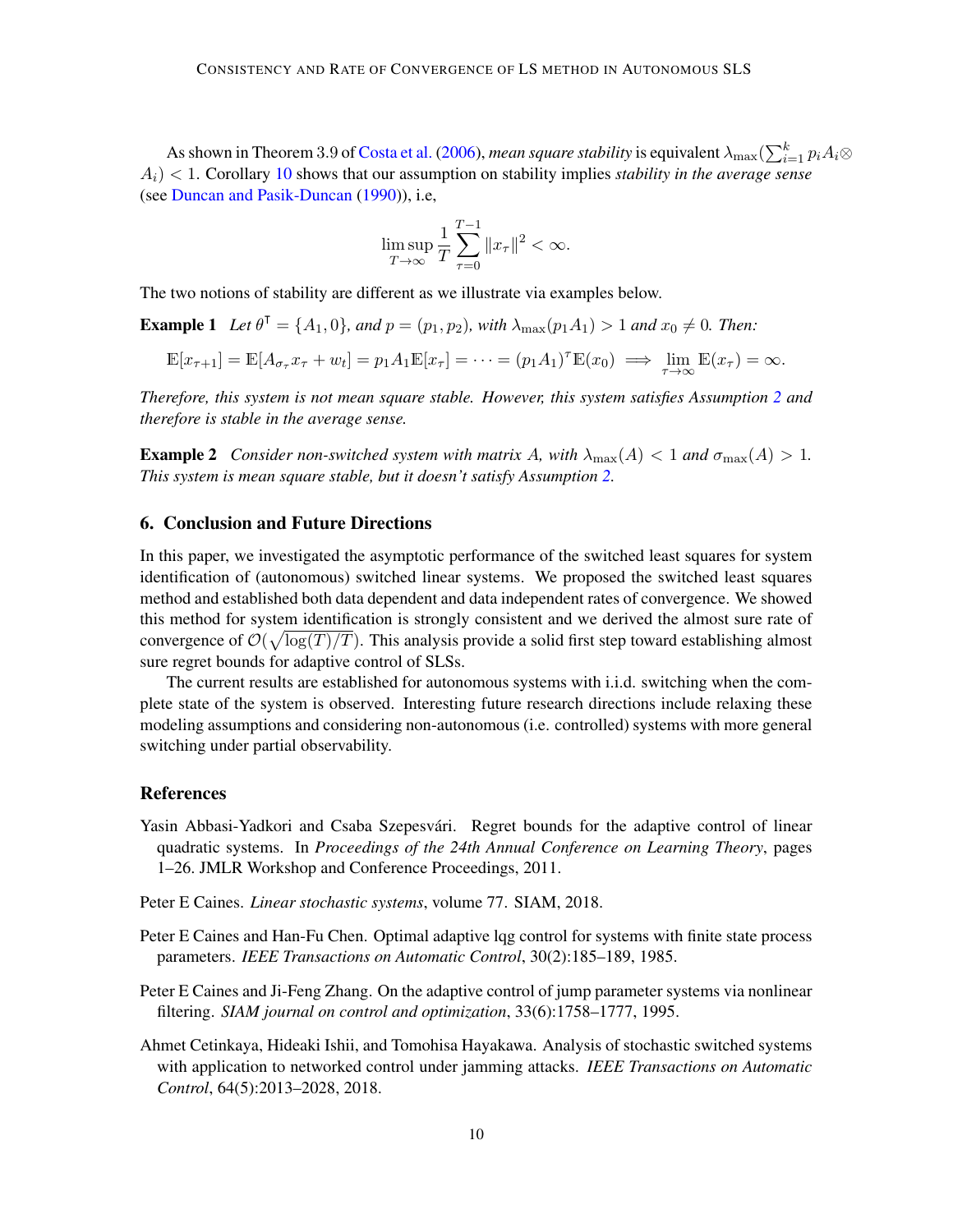- <span id="page-10-8"></span>Han-Fu Chen and Lei Guo. Convergence rate of least-squares identification and adaptive control for stochastic systems. *International Journal of Control*, 44(5):1459–1476, 1986.
- <span id="page-10-9"></span>Han-Fu Chen and Lei Guo. Optimal adaptive control and consistent parameter estimates for armax model with quadratic cost. *SIAM Journal on Control and Optimization*, 25(4):845–867, 1987.
- <span id="page-10-5"></span>Howard J Chizeck, Alan S Willsky, and D Castanon. Discrete-time Markovian jump linear quadratic optimal control. *International Journal of Control*, 43(1):213–231, 1986.
- Yuan Shih Chow. Local convergence of martingales and the law of large numbers. *The Annals of Mathematical Statistics*, 36(2):552–558, 1965.
- <span id="page-10-4"></span>Oswaldo Luiz Valle Costa, Marcelo Dutra Fragoso, and Ricardo Paulino Marques. *Discrete-time Markov jump linear systems*. Springer Science & Business Media, 2006.
- <span id="page-10-1"></span>Claudio De Persis and Pietro Tesi. Input-to-state stabilizing control under denial-of-service. *IEEE Transactions on Automatic Control*, 60(11):2930–2944, 2015.
- <span id="page-10-0"></span>Grace S Deaecto, Matheus Souza, and José C Geromel. Discrete-time switched linear systems state feedback design with application to networked control. *IEEE Transactions on Automatic Control*, 60(3):877–881, 2014.
- <span id="page-10-14"></span>Tyrone E Duncan and Bozenna Pasik-Duncan. Adaptive control of continuous-time linear stochastic systems. *Mathematics of Control, signals and systems*, 3(1):45–60, 1990.
- <span id="page-10-3"></span>Yuguang Fang. A new general sufficient condition for almost sure stability of jump linear systems. *IEEE Transactions on Automatic Control*, 42(3):378–382, 1997.
- <span id="page-10-2"></span>Yuguang Fang, Kenneth A Loparo, and Xiangbo Feng. Almost sure and  $\delta$ -moment stability of jump linear systems. *International Journal of Control*, 59(5):1281–1307, 1994.
- <span id="page-10-11"></span>Mohamad Kazem Shirani Faradonbeh, Ambuj Tewari, and George Michailidis. Finite time identification in unstable linear systems. *Automatica*, 96:342–353, 2018.
- <span id="page-10-12"></span>Mohamad Kazem Shirani Faradonbeh, Ambuj Tewari, and George Michailidis. Input perturbations for adaptive control and learning. *Automatica*, 117:108950, 2020a.
- <span id="page-10-10"></span>Mohamad Kazem Shirani Faradonbeh, Ambuj Tewari, and George Michailidis. Optimism-based adaptive regulation of linear-quadratic systems. *IEEE Transactions on Automatic Control*, 66(4): 1802–1808, 2020b.
- <span id="page-10-6"></span>Graham Goodwin, Peter Ramadge, and Peter Caines. Discrete-time multivariable adaptive control. *IEEE Transactions on Automatic Control*, 25(3):449–456, 1980.
- <span id="page-10-13"></span>Pedro Hespanhol and Anil Aswani. Statistical consistency of set-membership estimator for linear systems. *IEEE Control Systems Letters*, 4(3):668–673, 2020.
- <span id="page-10-7"></span>Tze Leung Lai and Ching Zong Wei. Least squares estimates in stochastic regression models with applications to identification and control of dynamic systems. *The Annals of Statistics*, 10(1): 154–166, 1982.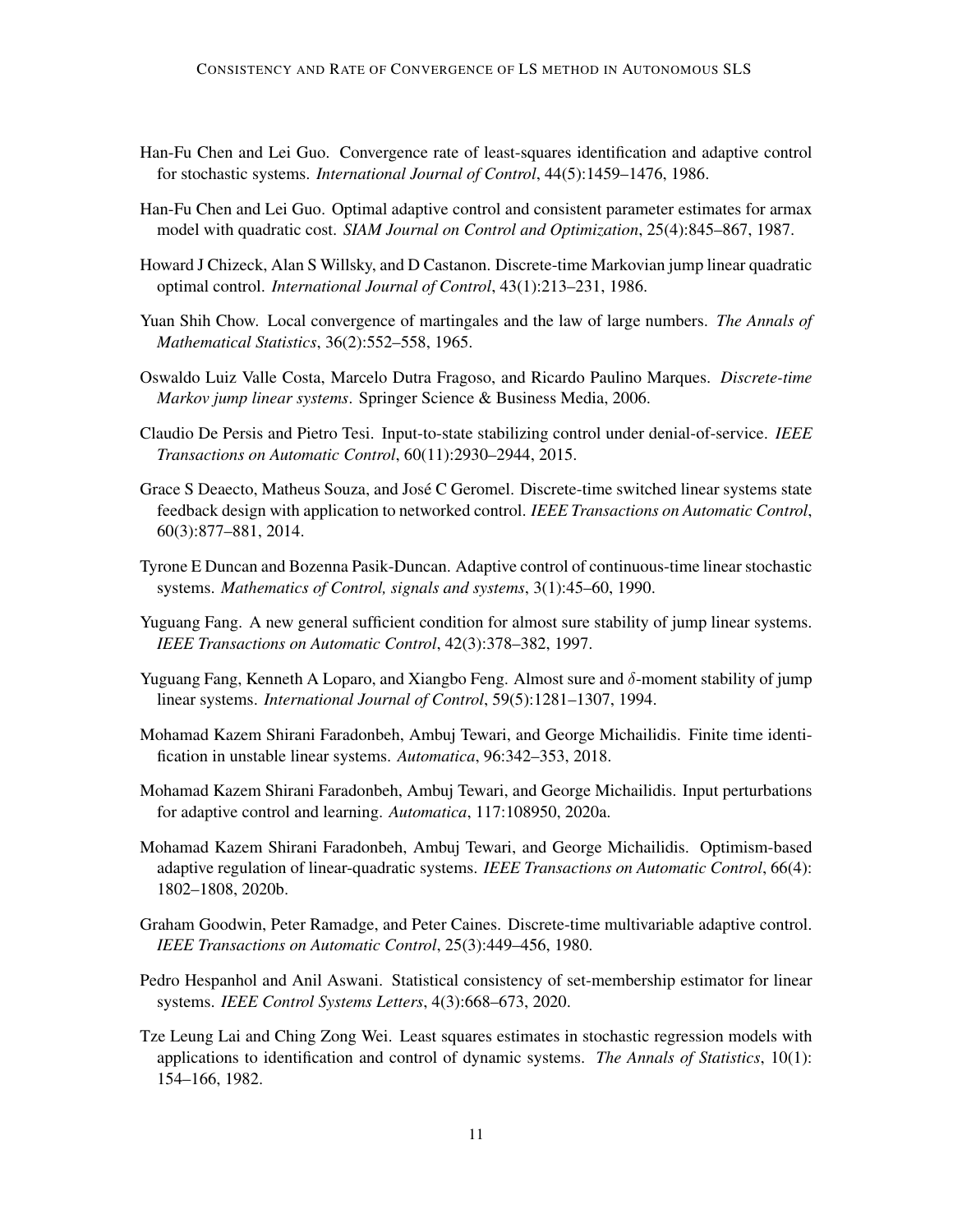- <span id="page-11-0"></span>Tze Leung Lai and Ching Zong Wei. Asymptotic properties of multivariate weighted sums with applications to stochastic regression in linear dynamic systems. *Multivariate Analysis VI*, pages 375–393, 1985.
- <span id="page-11-1"></span>Tze Leung Lai and Ching Zong Wei. Extended least squares and their applications to adaptive control and prediction in linear systems. *IEEE Transactions on Automatic Control*, 31(10):898– 906, 1986.
- <span id="page-11-5"></span>Sahin Lale, Kamyar Azizzadenesheli, Babak Hassibi, and Anima Anandkumar. Logarithmic regret bound in partially observable linear dynamical systems. *arXiv preprint arXiv:2003.11227*, 2020.
- <span id="page-11-3"></span>Samet Oymak and Necmiye Ozay. Non-asymptotic identification of LTI systems from a single trajectory. In *2019 American control conference (ACC)*, pages 5655–5661. IEEE, 2019.
- <span id="page-11-7"></span>Necmiye Ozay, Constantino Lagoa, and Mario Sznaier. Set membership identification of switched linear systems with known number of subsystems. *Automatica*, 51:180–191, 2015.
- <span id="page-11-8"></span>Tuhin Sarkar, Alexander Rakhlin, and Munther Dahleh. Nonparametric system identification of stochastic switched linear systems. In *2019 IEEE 58th Conference on Decision and Control (CDC)*, pages 3623–3628. IEEE, 2019.
- <span id="page-11-9"></span>Yahya Sattar, Zhe Du, Davoud Ataee Tarzanagh, Laura Balzano, Necmiye Ozay, and Samet Oymak. Identification and adaptive control of Markov jump systems: Sample complexity and regret bounds. *arXiv preprint arXiv:2111.07018*, 2021.
- Borna Sayedana, Mohammad Afshari, Aditya Mahajan, and Peter E. Caines. Consistency and Rate of Convergence of Switched Least Squares Estimator for Autonomous Switched Linear Systems, 2021. URL [http://www.cim.mcgill.ca/˜adityam/projects/](http://www.cim.mcgill.ca/~adityam/projects/reinforcement-learning/preprint/switched-least-squares.pdf) [reinforcement-learning/preprint/switched-least-squares.pdf](http://www.cim.mcgill.ca/~adityam/projects/reinforcement-learning/preprint/switched-least-squares.pdf).
- <span id="page-11-2"></span>Max Simchowitz, Horia Mania, Stephen Tu, Michael I Jordan, and Benjamin Recht. Learning without mixing: Towards a sharp analysis of linear system identification. In *Conference On Learning Theory*, pages 439–473. PMLR, 2018.
- <span id="page-11-10"></span>William F Stout. *Almost Sure Convergence.* 1974.
- <span id="page-11-6"></span>F Xue and L Guo. Necessary and sufficient conditions for adaptive stablizability of jump linear systems. *Communications in Information and Systems*, 1(2):205–224, 2001.
- <span id="page-11-4"></span>Yang Zheng, Luca Furieri, Maryam Kamgarpour, and Na Li. Sample complexity of linear quadratic gaussian (LQG) control for output feedback systems. In *Learning for Dynamics and Control*, pages 559–570. PMLR, 2021.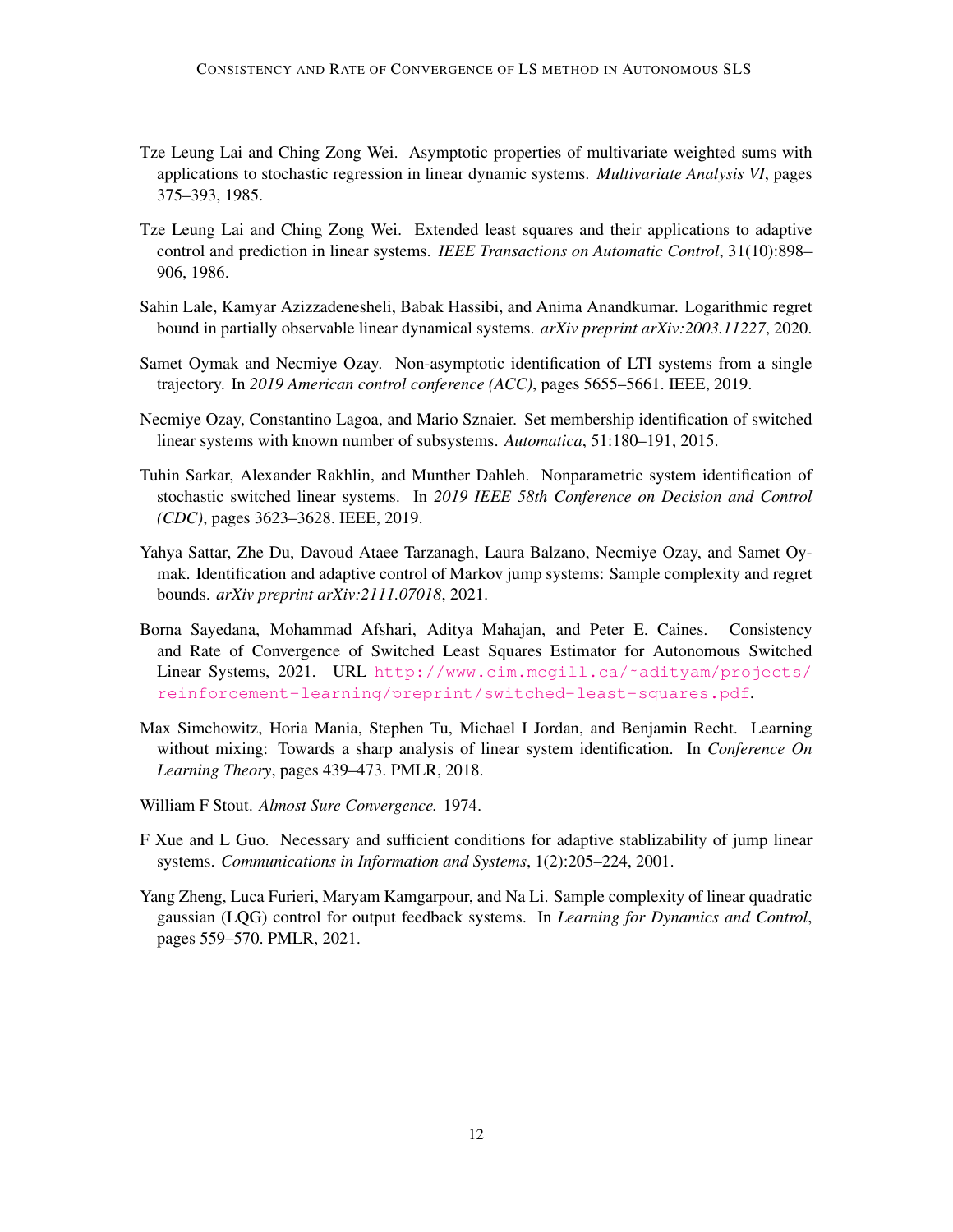## Appendix A. Proof of Lemma [8](#page-5-4)

Recall that  $\sigma_i = \sigma_{\max}(A_i), i \in \{1, ..., k\}$ . Define  $\gamma_t = \sigma_{s_t}$ . Then, by sub-multiplicative property of the matrix norms, we have:

<span id="page-12-1"></span>
$$
\|\Phi(t-1,\tau+1)\| = \|A_{s_{t-1}}\dots A_{s_{\tau+1}}\| \leq \gamma_{t-1}\dots\gamma_{\tau+1} =: \Gamma_{t-1,\tau+1}.\tag{11}
$$

Given numbers  $m_1, \ldots, m_k$ , define  $f(m_1, \ldots, m_k) = \sigma_1^{m_1} \cdots \sigma_k^{m_k}$ . Let  $m_i(t-1, \tau+1) =$  $\sum_{ }^{\tau-1}$  $t' = \tau + 1$  $1\{s_{\tau=i}\}$  $\frac{1\{8\tau=i\}}{t-\tau-1}$  denote the number of times the discrete state equals i in  $[\tau+1, t-1]$ . Then,

$$
\Gamma_{t-1}, \tau+1 = \gamma_{t-1} \cdots \gamma_{\tau+1} = f(m_1(t-1, \tau+1), \ldots, m_k(t-1, \tau+1))^{t-\tau-1}.
$$

By the strong law of large numbers, we know

$$
\lim_{t \to \infty} m_i(t - 1, \tau + 1) = p_i, \text{ a.s. } \forall i \in \{1, ..., k\}.
$$

Furthermore, the rate of convergence of  $m_i(t-1, \tau+1)$  to  $p_i$  only depends on  $\tau+1$  and  $t-1$  only through their difference. Thus, for any  $\epsilon > 0$ , there exists a  $N(\epsilon)$  such that for all  $t - \tau - 1 \ge N(\epsilon)$ ,  $|m_i(t-1,\tau+1)-p_i| < \epsilon \ a.s.$  for all i. By the continuity of  $f(\cdot)$ , for any  $\epsilon' > 0$ , there exists a  $N'(\epsilon')$ such that for all  $t-\tau-1 \ge N'(\epsilon'), |f(m_1(t-1, \tau+1), \cdots, m_k(t-1, \tau+1))-f(p_1, \cdots, p_k)| < \epsilon'$ a.s. Hence,

$$
f(m_1(t-1,\tau+1),\ldots,m_k(t-1,\tau+1)) < f(p_1,\ldots,p_k) + \epsilon'
$$
 a.s.

By Assumption [2,](#page-2-2) we know  $f(p_1, \ldots, p_k) < 1$ . Now we can pick  $\epsilon'$  such that  $f(p_1, \ldots, p_k) + \epsilon' =$  $\beta^*$  < 1. Then for all  $t \geq 1$ ,

$$
\sum_{\tau=1}^{t-1} f(m_1(t-1,\tau+1),\ldots,m_k(t-1,\tau+1))^{t-\tau-1}
$$
\n
$$
\leq \sum_{\tau=1}^{t-N(\epsilon')-1} \beta^{*t-\tau-1} + \sum_{\tau=t-N'(\epsilon')}^{t-1} f(m_1(t-1,\tau+1),\ldots,m_k(t-1,\tau+1))^{t-\tau-1}
$$
\n
$$
< \frac{\beta^{*N'(\epsilon')}}{1-\beta^*} + \sum_{\tau=t-N'(\epsilon')}^{t-1} F_*^{t-\tau-1},
$$

where  $F_* = \max_{p_1,...,p_k \in \Delta_k} f(p_1,...,p_k)$  (where  $\Delta_k$  is the k-dimensional simplex), which is clearly bounded. As a result, both terms in the right hand side are bounded which implies the statement in the claim.

## Appendix B. Proof of Proposition [9](#page-5-5)

<span id="page-12-0"></span>We first state the Strong Law of Large Numbers (SLLN) for Martingale Difference Sequences (MDS).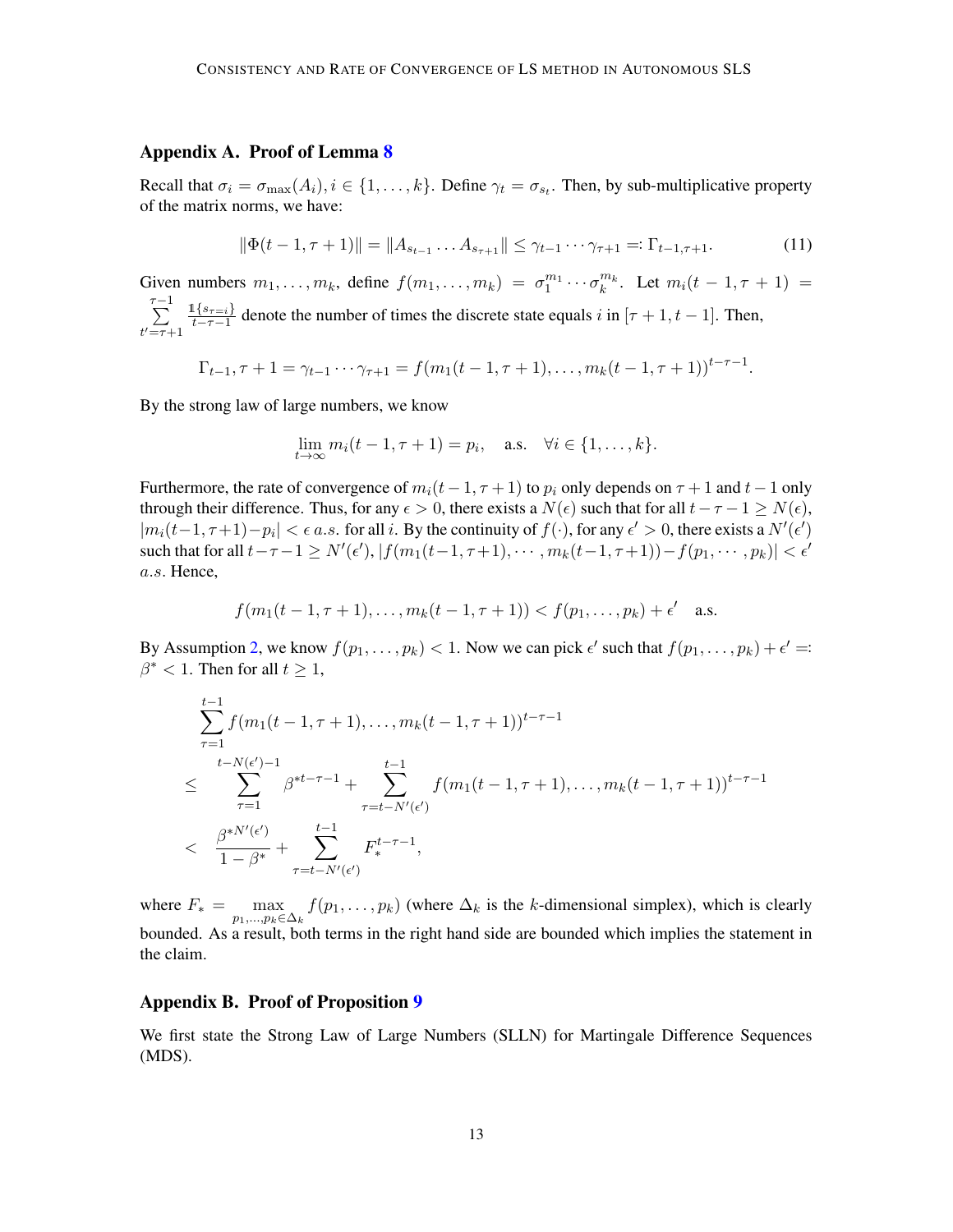**Theorem 11 (Theorem 3.3.1 of [Stout](#page-11-10) [\(1974\)](#page-11-10))** *Suppose*  $\{X_\tau\}_{\tau>1}$ *is a martingale difference sequence with respect to the filtration*  $\{\mathcal{F}_{\tau}\}_{\tau>1}$ . Let  $a_{\tau}$  *be*  $\mathcal{F}_{\tau-1}$  *measurable and for each*  $\tau \geq 1$  *we have*  $a_{\tau} \to \infty$  *as*  $\tau \to \infty$ *, a.s. If for some*  $p \in (0, 2]$ *, we have:* 

$$
\sum_{\tau=0}^{\infty} \frac{\mathbb{E}\left[ |X_{\tau}|^p | \mathcal{F}_{\tau-1} \right]}{a_{\tau}^p} < \infty,
$$

*then :*

$$
\frac{\sum_{\tau=0}^{T} X_{\tau}}{a_T} \to 0 \quad a.s.
$$

### B.1. Proof of (P1)

We start by the following Lemma which shows the implication of Assumption [1](#page-2-1) on the growth rate of energy of the noise process. This result was presented in [Lai and Wei](#page-11-0) [\(1985\)](#page-11-0) where a proof sketch was provided. For the sake of completeness, we provide a detailed proof.

Lemma 12 *Assumption [1,](#page-2-1) implies the following growth rate:*

$$
\sum_{\tau=0}^{T} \|w_{\tau}\|^2 = \mathcal{O}(T), \quad a.s.
$$
 (12)

<span id="page-13-0"></span> $\blacksquare$ 

**Proof** Let  $\zeta_{\tau} := ||w_{\tau}|| - \mathbb{E}[||w_{\tau}|| | \mathcal{F}_{\tau-1}]$  $\zeta_{\tau} := ||w_{\tau}|| - \mathbb{E}[||w_{\tau}|| | \mathcal{F}_{\tau-1}]$  $\zeta_{\tau} := ||w_{\tau}|| - \mathbb{E}[||w_{\tau}|| | \mathcal{F}_{\tau-1}]$ . Assumption 1 implies that:

$$
\sup_{\tau} \mathbb{E}[|\zeta_{\tau}|^2 | \mathcal{F}_{\tau-1}] < \infty, \quad \text{a.s.}
$$

Hence, by taking  $p = 2$  and  $a_{\tau} = \tau$  in Theorem [11,](#page-12-0) the above expression implies that  $\sum_{\tau=0}^{T} \zeta_{\tau} =$  $o(T)$ , a.s. Furthermore, by Assumption [1,](#page-2-1)  $\sum_{\tau=0}^{T} \mathbb{E}[\Vert w_{\tau} \Vert^{2} | \mathcal{F}_{\tau-1}] = \mathcal{O}(T)$ . Therefore, we get:

$$
\sum_{\tau=0}^{T} ||w_{\tau}||^{2} = \sum_{\tau=0}^{T} \zeta_{\tau} + \sum_{\tau=0}^{T} \mathbb{E}[||w_{\tau}||^{2} | \mathcal{F}_{\tau-1}] = \sum_{\tau=0}^{T} \zeta_{\tau} + \mathcal{O}(T) = \mathcal{O}(T), \text{ a.s.}
$$

Using the convolution formula in Eq. [\(7\)](#page-5-3), we can bound the norm of the state  $||x_t||^2$  as following:

$$
||x_t||^2 = \left( \left\|\sum_{\tau=1}^{t-1} \Phi(t-1,\tau+1)w(\tau) \right\| \right)^2 \stackrel{(a)}{\leq} \left( \sum_{\tau=1}^{t-1} \|\Phi(t-1,\tau+1)w(\tau)\| \right)^2
$$
  

$$
\stackrel{(b)}{\leq} \left( \sum_{\tau=1}^{t-1} \|\Phi(t-1,\tau+1)\| \|w(\tau)\| \right)^2 \stackrel{(c)}{\leq} \left( \sum_{\tau=1}^{t-1} \Gamma_{t,\tau+1} \|w(\tau)\| \right)^2
$$
 (13)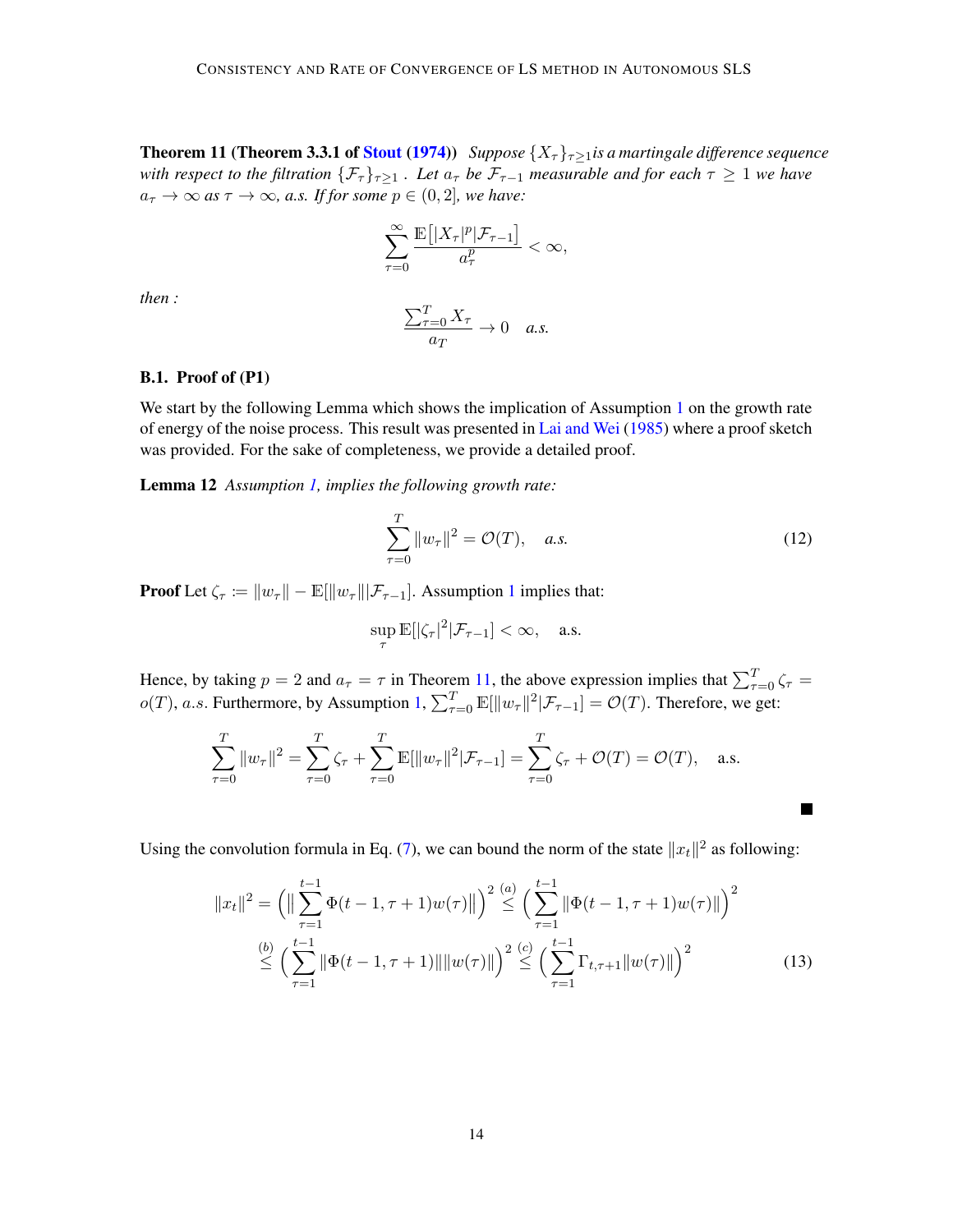where  $(a)$  follows from triangle inequality and  $(b)$  follow from sub-multiplicative property of the matrix norm, and (c) follows from Eq. [\(11\)](#page-12-1). Now for a fixed  $i, i \in \{1, \dots, k\}$ , we have:

$$
\sum_{t \in \mathcal{T}_{i,T}} \|x_t\|^2 \leq \sum_{t \in \mathcal{T}_{i,T}} \left( \sum_{j=1}^{t-1} \Gamma_{j+1,t-1} \|w(j)\| \right)^2 \stackrel{(d)}{\leq} \sum_{t \in \mathcal{T}_{i,T}} \left( \sum_{j=1}^{t-1} \Gamma_{j+1,t-1} \right) \left( \sum_{j=1}^{t-1} \Gamma_{j+1,t-1} \|w(j)\|^2 \right)
$$
\n
$$
\stackrel{(e)}{\leq} \bar{\Gamma} \sum_{t \in \mathcal{T}_{i,T}} \left( \sum_{j=1}^{t-1} \Gamma_{j+1,t-1} \|w(j)\|^2 \right) \stackrel{(f)}{\leq} \bar{\Gamma} \sum_{j=1}^{T-1} \left( \sum_{t \in \mathcal{T}_{i,T}, j \leq t} \Gamma_{j+1,t-1} \right) \|w(j)\|^2
$$
\n
$$
\stackrel{(g)}{\leq} \bar{\Gamma}^2 \sum_{j=1}^{T-1} \|w(j)\|^2 = \mathcal{O}(T) \quad \text{a.s.}
$$

where (d) follows from Cauchy-Schwarz's inequality, (e) follows from Lemma [8,](#page-5-4) (f) follows from changing the order of summation, and  $(g)$  follows from boundedness of sub-sums of  $\sum_{\tau=0}^{T-1} \Gamma_{\tau+1,T-1}$ , and Lemma [8.](#page-5-4)

## B.2. Proof of (P2)

First, notice that we have the following lower and upper bounds for maximum eigenvalue of a matrix:  $(a)$ 

$$
\lambda_{\max}\Big(\sum_{t\in\mathcal{T}_{i,T}}x_{t}x_{t}^{\intercal}\Big) \stackrel{(a)}{\leq} \text{tr}\Big(\sum_{t\in\mathcal{T}_{i,T}}x_{t}x_{t}^{\intercal}\Big) = \sum_{t\in\mathcal{T}_{i,T}}\|x_{i}\|^{2}
$$

where (a) follows from the fact that trace of a matrix is sum its eigenvalues and all eigenvalues of  $x_t x_t^{\intercal}$  $_t^{\dagger}$  are non-negative. Using inequality (*a*), and Proposition [9-](#page-5-5)(P1), we get:

$$
\lambda_{\max}\Big(\sum_{t \in \mathcal{T}_{i,T}} x_t x_t^{\mathsf{T}}\Big) = \sum_{t \in \mathcal{T}_{i,T}} \|x_t\|^2 = \mathcal{O}(T) \quad \text{a.s.}
$$

which completes the proof.

## B.3. Proof of (P3)

B.3.1. PRELIMINARY RESULTS

First we prove the following preliminary lemma:

Lemma 13 *Assumption [1](#page-2-1) and [2](#page-2-2) imply:*

<span id="page-14-0"></span>
$$
\sum_{\tau=1}^{\infty} \frac{\|x_{\tau}\|^2}{\tau^2} < \infty \quad a.s.
$$

**Proof** The results is a direct consequence of Abel's lemma. Let  $S_T := \sum_{\tau=1}^T ||x_\tau||^2$ , then we have:

$$
\sum_{\tau=1}^T \frac{||x_\tau||^2}{\tau^2} = \sum_{\tau=1}^T \frac{S_\tau - S_{\tau-1}}{\tau^2} = \frac{S_T}{T} - \frac{S_0}{1} + \sum_{\tau=2}^T S_{\tau-1} \left( \frac{1}{(\tau-1)^2} - \frac{1}{\tau^2} \right) \stackrel{(a)}{=} \sum_{\tau=2}^T \mathcal{O}\left(\frac{1}{\tau^2}\right) < \infty
$$

 $\blacksquare$ 

<span id="page-14-1"></span>where (a) follows from Proposition [9-](#page-5-5)(P1), which implies  $S_T = \mathcal{O}(T)$ .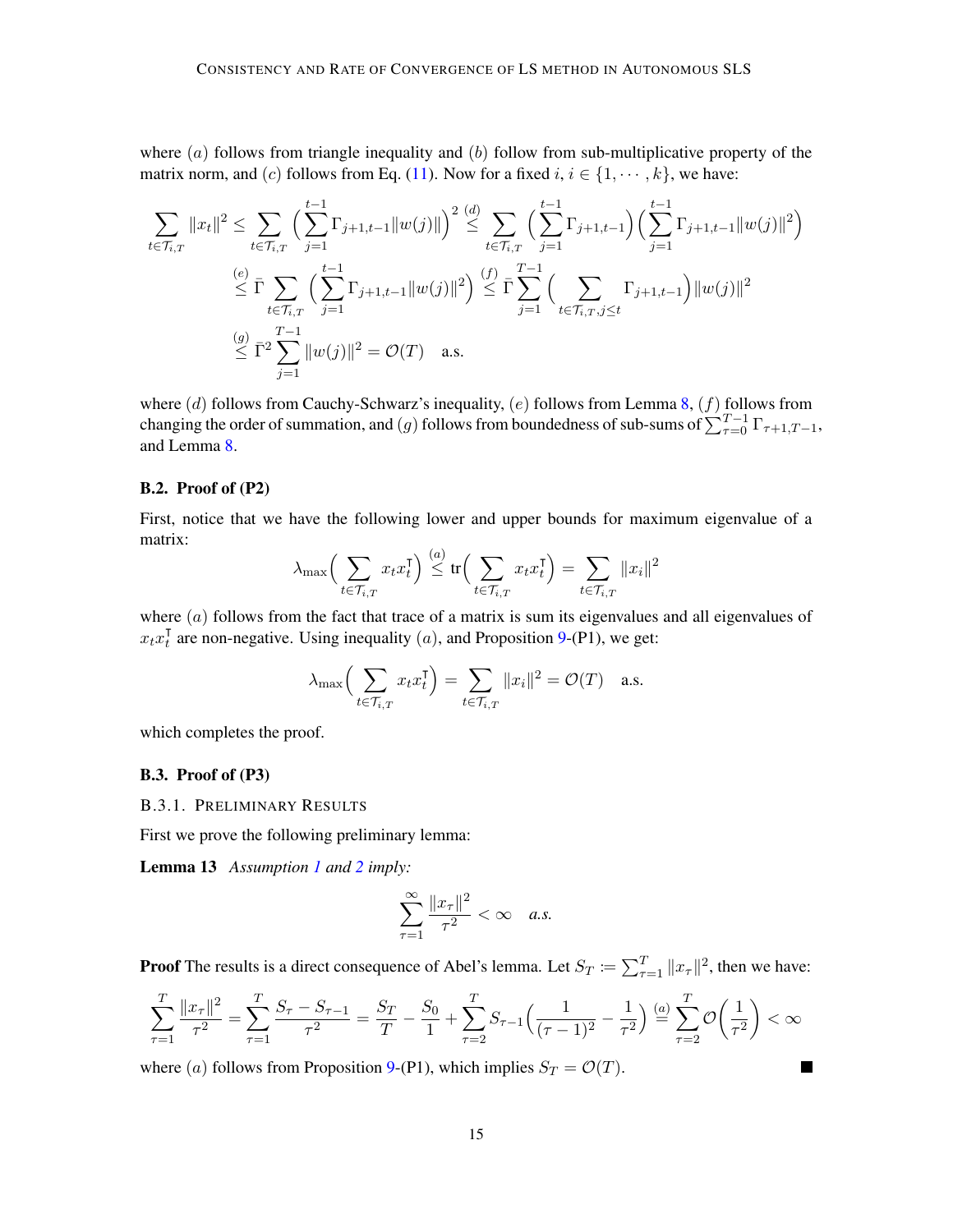Lemma 14 *We have the following:*

<span id="page-15-0"></span>
$$
\Big\|\sum_{\tau=1}^T A_{s_\tau} x_\tau w_\tau^{\intercal} + w_\tau x_\tau^{\intercal} A_{s_\tau}^{\intercal} \Big\| = o(T) \quad a.s.
$$

**Proof** We prove the limit element-wise. The  $(l, p)$ -th element of the matrix  $A_{s_{\tau}} x_{\tau} w_{\tau}^{\mathsf{T}}$  $_{\tau}^{\intercal}$  is:  $[A_{s_{\tau}}(l,1)x_{\tau}(1)+\cdots+A_{s_{\tau}}(l,n)x_{\tau}(n)]w_{\tau}(p)$ . Our goal is to prove:

$$
\sum_{\tau=1}^T \Big( A_{s_{\tau}}(l,1)x_{\tau}(1) + \cdots + A_{s_{\tau}}(l,n)x_{\tau}(n) \Big) w_{\tau}(p) = o(T) \quad a.s.
$$

In order to show the above expression, we use Theorem [11](#page-12-0) and by setting  $a_t = t$  and  $p = 2$  we show:

$$
\sum_{\tau=1}^{T} \frac{\mathbb{E}\Big[\Big(A_{s_{\tau}}(l,1)x_{\tau}(1)+\cdots+A_{s_{\tau}}(l,n)x_{\tau}(n)\Big)^2 w_{\tau}^2(p) \Big|\mathcal{F}_{\tau-1}\Big]}{\tau^2} < \infty \tag{14}
$$

We have:

$$
\mathbb{E}\Big[\Big(A_{s_{\tau}}(l,1)x_{\tau}(1)+\cdots+A_{s_{\tau}}(l,n)x_{\tau}(n)\Big)^{2}w_{\tau}^{2}(p)\Big|\mathcal{F}_{\tau-1}\Big]
$$
\n
$$
=\sum_{i=1}^{k}p_{i}\mathbb{E}\Big[\Big(A_{i}(l,1)x_{\tau}(1)+\cdots+A_{i}(l,n)x_{\tau}(n)\Big)^{2}w_{\tau}^{2}(p)\Big|\mathcal{F}_{\tau-1}\Big]
$$

Let  $A_* = \max_{i \in \{1, ..., k\}} \|A\|_{\infty}$ . Then, for each fixed i, we have:

$$
\mathbb{E}\Big[\Big(A_i(l,1)x_\tau(1) + \dots + A_i(l,n)x_\tau(n)\Big)^2 w_\tau^2 \Big|\mathcal{F}_{\tau-1}\Big]
$$
\n  
\n
$$
\stackrel{(a)}{\leq} A_* \sup_{\tau} \mathbb{E}[w_\tau^2(p)|\mathcal{F}_{\tau-1}]\Big(x_\tau(1) + \dots + x_\tau(n)\Big)^2
$$
\n  
\n
$$
\stackrel{(b)}{\leq} nA_* \sup_{\tau} \mathbb{E}[w_\tau^2(p)|\mathcal{F}_{\tau-1}]\sum_{j=1}^n x_\tau^2(j) = nA_* \sup_{\tau} \mathbb{E}[w_\tau^2(p)|\mathcal{F}_{\tau-1}]\|x_\tau\|^2
$$

where (a) is because  $x_{\tau}$  is  $\mathcal{F}_{\tau-1}$  measurable, and (b) is by Cauchy-Schwarz's inequality. Based on Assumption [1,](#page-2-1)  $\mathbb{E}[w_{\tau}^2(p)|\mathcal{F}_{\tau-1}]$  is uniformly bounded. Therefore the left hand side of Eq. [\(14\)](#page-15-0) is bounded by:

$$
nA_{*} \sup_{\tau} \left\{ \mathbb{E}[w_{\tau}^{2}(p)|\mathcal{F}_{\tau-1}] \right\} \sum_{\tau=1}^{T} \frac{||x_{\tau}||^{2}}{\tau^{2}} \stackrel{(c)}{\leq} \infty
$$

 $\blacksquare$ 

where  $(c)$  follows from Lemma [13](#page-14-0).